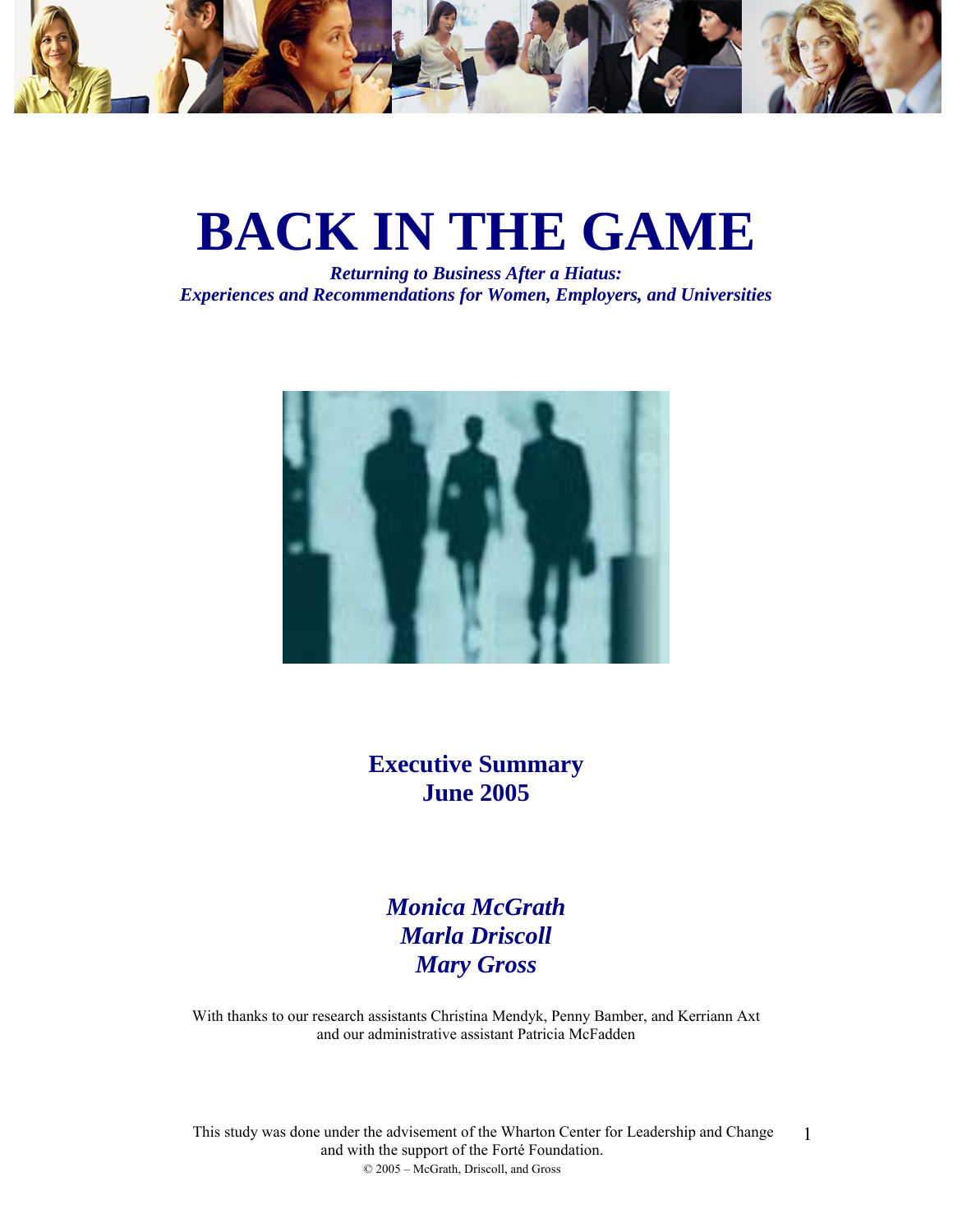# **Abstract**

In this study, we capture the experiences of women who voluntarily step out of the workforce for a hiatus and provide proactive recommendations that these women, as well as employers and universities, can use to facilitate their re-entry into the working world. This study was done under the advisement of the Wharton Center for Leadership and Change and through the support of the Forté Foundation, as well as several professional women's organizations. The research team constructed a survey to delve into the challenges women face when they are ready to return to work after stepping out for a period of time and to collect their advice about how to alleviate, or at least minimize, these challenges. In addition to the survey, we conducted one-on-one interviews with a select group of our survey respondents to explore their experiences in depth. We were interested in how these women manage the process of returning to work after their hiatuses, something we referred to as "stepping back in." We discovered that women seem to face similar difficulties, whether their hiatuses spanned 2 years or 8. While ours is not an academic study, our survey and interviews do cast a light on the experiences these women encounter. We feel our respondents have something important to tell us about the stepping-out process and how the stepping-in process can be improved, and we hope our work enables their voices to be heard.

# **Background**

Both women and men are reconsidering the price they pay for a corporate career post-9/11. Dual-career couples with children find their combined work hours leave little time for family since a typical couple will work over 91 hours a week, not including off-thejob responsibilities (Wallis, 2004). Women often start their own businesses to counteract the demands of a corporate job, and although men also feel this tension between home and career, women are leaving at twice the rate as men (U.S. Census Bureau, 2003). And, it is not just for their families that women are willing to give up the corporate playing field. The lack of flexibility, the inability to make an impact, and the limited opportunities for development are other reasons they take that "step out" (Catalyst, 1998; Korn/Ferry International, 2001). In the analysis between a corporate position with limited impact and the potential impact a woman can make with her family or community, many women executives and professionals conclude that the corporate role has too high of a price. Consequently, they contemplate how and when they will take a step out from their jobs. Although some never plan to return, many women do plan to get back into the corporate game and to re-engage as soon as possible, especially once they have some distance from their day-to-day demands.

Our conversations with women from the upper and middle ranks of management who stepped out and then attempted to return highlight the issues and obstacles they encounter once they make the decision to return to the workforce. Organizations and universities make considerable investments to attract and retain women, and they develop programs to train them for leadership roles. However, if women cannot balance these jobs with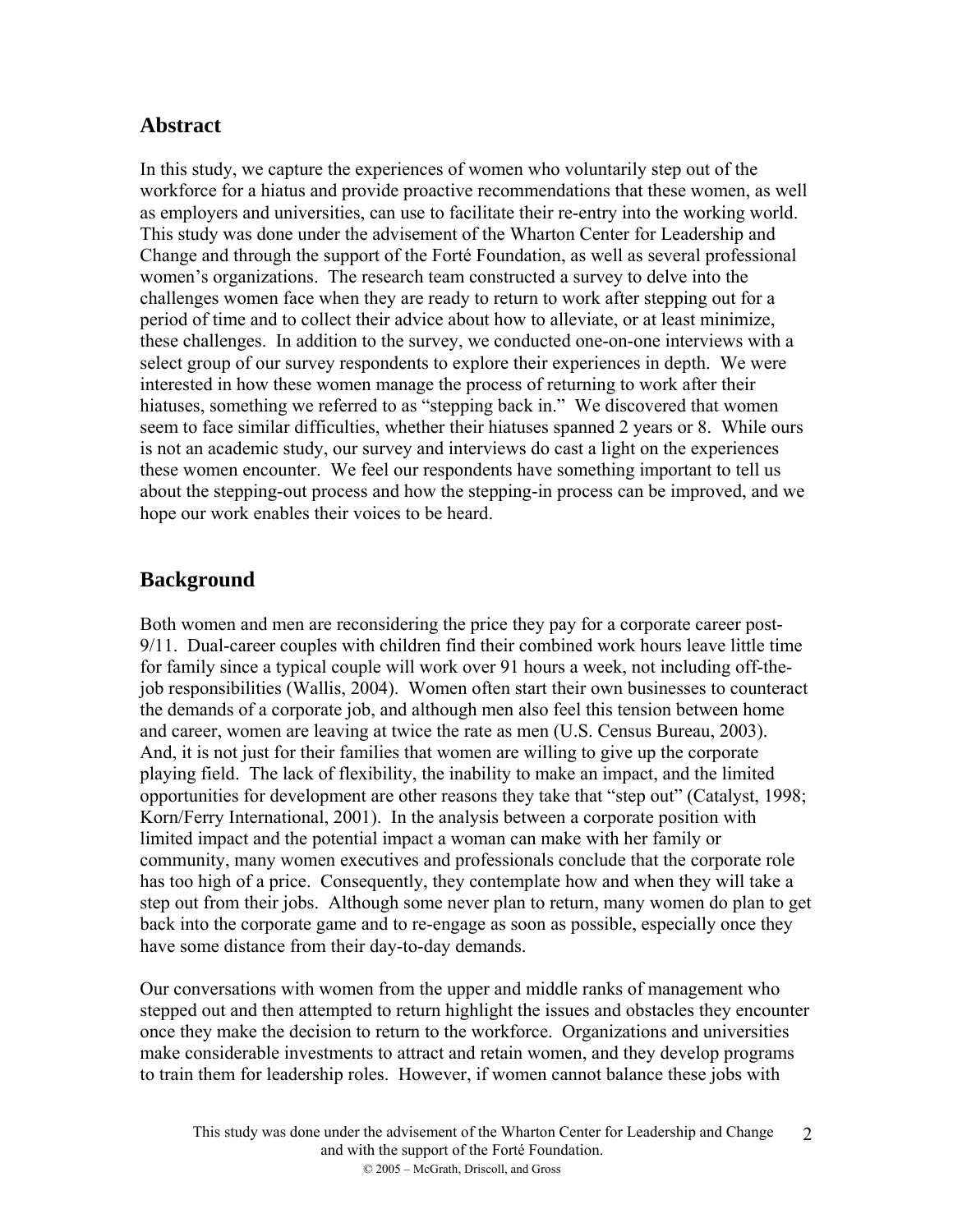their responsibilities outside of work, this investment is misaligned (Catalyst, 2002; Wirt, 2004). One participant we talked with had stepped out and was ready to return once her children were grown. She found it extremely frustrating when a hiring manager spent considerable interview time outlining the corporate family-friendly programs, which were no longer important benefits, to her at this stage in her life. Then, when she was discussing the job responsibilities with this same hiring manager, the manager challenged this step-out woman because she did not appear ready to *"hit the ground running."* Women still appear to encounter a type of double bind. They are expected, indeed encouraged, to maintain a high level of commitment to family, children, spouse, and parents, but when they do step out of their careers and make this commitment full-time, it costs them considerable traction in their careers. Some suggest that women can sequence their careers easily by blending career ambition with education and family in a steady and integrated sequence throughout their lives (Jamieson, 1995). However, researcher Kathleen Hall Jamieson (1995) argues that sequencing is costly for a woman's career. She notes, "Unless women can translate time spent rearing children into an asset in the public sphere, sequencing means that women of a given age will have less professional experience than men of the same age. Moreover, a woman's biological clock will draw her from the workforce at an age when management-level promotions are most likely...." (p. 64). One woman in our study put it this way, *"The company really wanted me, but I was costly to train, and they didn't want to invest the money or the time. I don't blame them; it's easier to get a newly minted MBA than to train an older one who has been out for awhile."*

After a hiatus from the workforce, women return to work for several reasons, such as desire for intellectual challenge, an eagerness to return to the stimulation of the business environment, and economic necessity. Women transitioning back to work will often begin by working part-time, but lack of opportunity to make a valued contribution or to be considered for truly meaningful assignments, as well as ineligibility for benefits, eventually cause many to seek a full-time role. One way that women become re-engaged in business is to re-enter the workforce as an entrepreneur. Over 10 million firms are at least 50%-owned by a woman or women, and the estimated growth rate in the number of women-owned firms is nearly twice that of all firms (Center for Women's Business Research, 2003). Still other women decide to enter the business of the not-for-profit realm. Regardless of the path they decide to take – full-time, part-time, entrepreneurship, not-for-profit – women who stepped out find the workplace environment has changed dramatically since they left. Technological advancements, regulatory changes, and effects of mergers and acquisitions are among the many challenges they encounter on the competitive landscape. Other, more personal obstacles – a dormant network, diminished self-confidence, and lack of support from family members – can be daunting to even the most assertive and competent businesswoman (Stout & Chaker, 2004).

Women who attempt to re-enter the corporate ranks face skeptical hiring professionals with no knowledge of the re-entry women's particular challenges. The outdated firewall of some organizational recruiting and retention practices can stop women who have stepped out from being presented to executives as viable candidates for open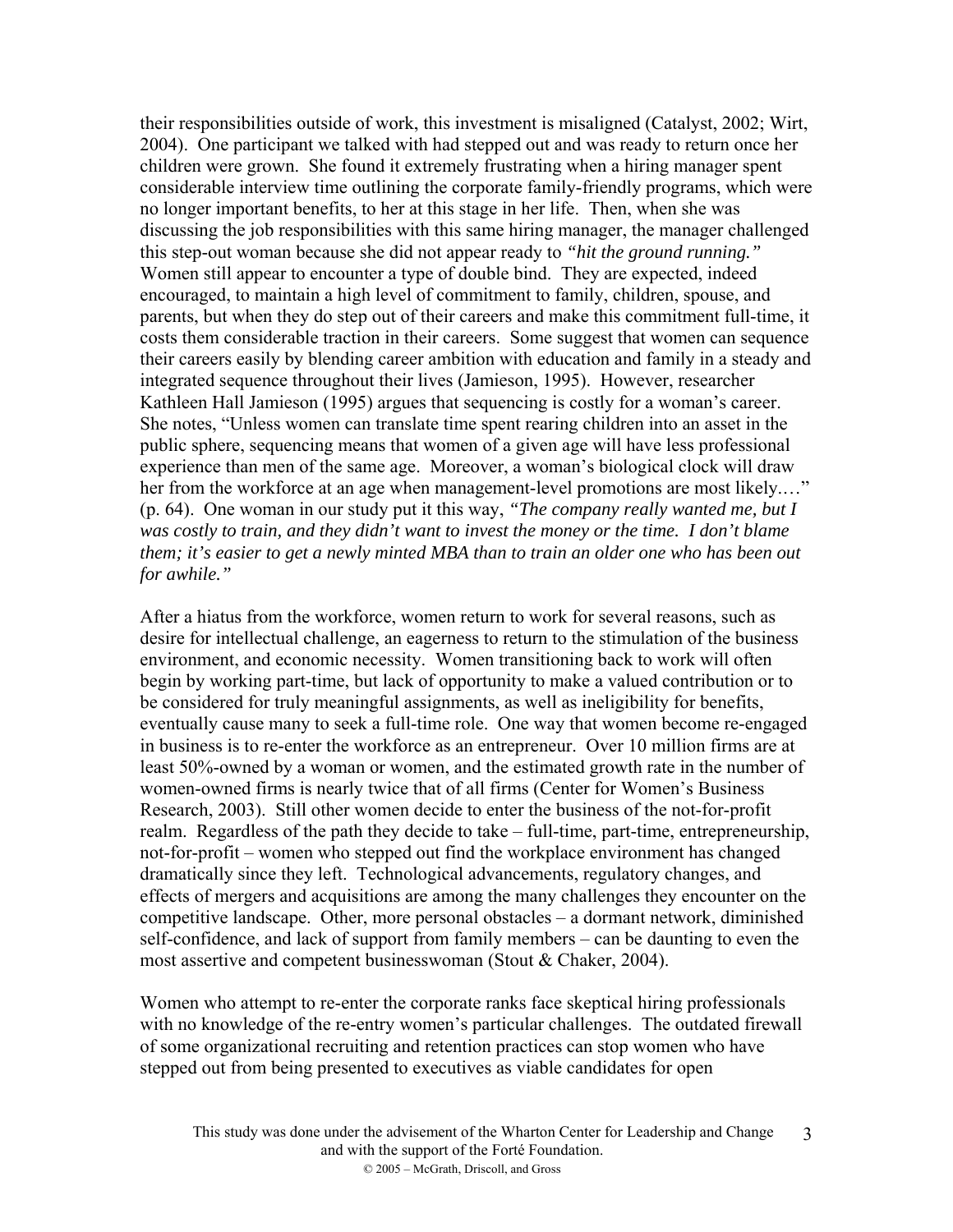management positions. Our findings indicate that despite their business degrees, these women were not necessarily viewed as attractive candidates for full-time positions and were rarely presented as possible candidates for executive roles. This finding may be a surprise to women who feel confident that organizations will welcome them back when they are ready to return, and naively believe themselves immune because they have a business degree (O'Connell, 2002). Women with MBAs have been reported to think that they are "safe" in suspending their careers because they believe an MBA will guarantee a smooth transition back to the workforce (Belkin, 2003).

We designed the Back in the Game study because we know talented, creative, exceptional women who have taken a step-out and cannot find meaningful and challenging full-time work. We wanted to know why, and we designed the study to understand the challenges these women face. We also thought women would have a lot to say about what they need when they return to the working arena. We wanted to call attention to these women and help them as they contemplate a step-out, to spur their thinking during the step-out period and help them take action as they "ramp up" to return (Hewlett & Luce, 2005). We offer recommendations for the individual woman, for employers in their attempt to attract these women, and for universities in supporting the careers of MBA alumnae.

# **Method**

We constructed a survey to identify challenges experienced by women who have left the workforce and have recently returned to work or are in the process of rejoining the workforce. Prior to release of the survey, we conducted six initial interviews to refine the questions in the survey, and we validated the survey design with an expert in market research. The survey enabled us to collect information from participants, such as demographics, educational information, career track information, initial attitudes toward the step-out experience as well as after the stepping-out period when they attempted to return to work, barriers and challenges they faced, and lessons they learned through their experience that would be helpful to others. Participants were asked to provide contact information if they were willing to be interviewed by a member of the research team to answer additional questions and to expand on their experiences around stepping out and stepping back in. The appendices contain the survey questions and interview guides.

The survey was available for access starting in August 2004 and was closed to participants at the end of March 2005; we also conducted follow-up interviews during this period and into April 2005. We publicized the survey through workshops and speaking engagements, through contact with women alumnae groups, and through a number of women's organizations as well as our own women's networks. We also enlisted the help of the Forté Foundation (www.fortė[foundation.org\)](http://www.fortefoundation.org/), a non-profit organization dedicated to the advancement of women in business; Forté agreed to advertise the survey link to its business school members.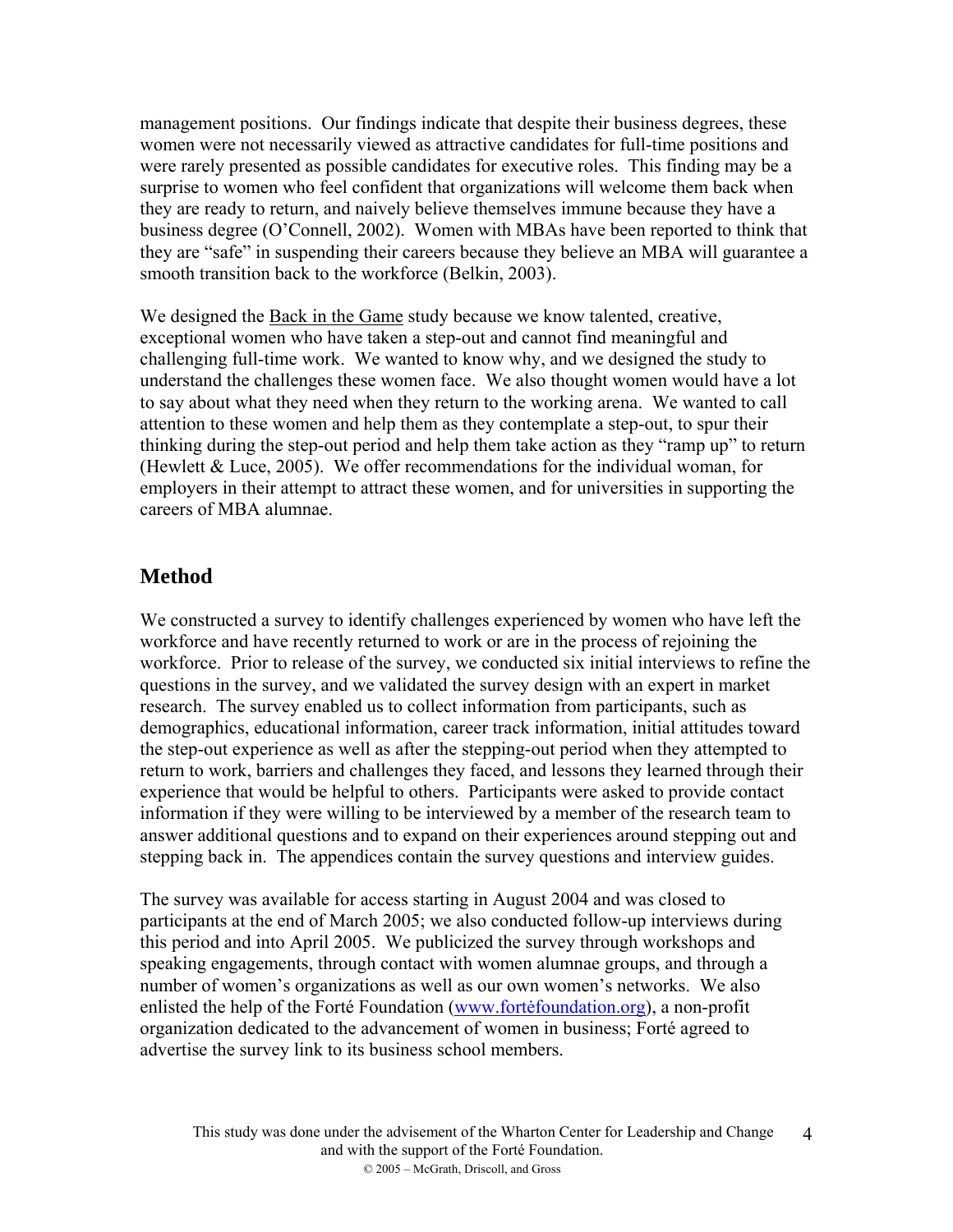The criteria for the participants of the survey were women (and men) who:

- 1. Held an advanced degree in a professional area, such as business, law, medicine, or education;
- 2. Held an executive level or other management position;
- 3. Stepped out of the workforce for at least 2 years (to raise children, care for a sick relative, travel, complete education, or some other reason); and
- 4. Have recently returned to the corporate workforce or are trying to do so.

# *Demographics*

Two hundred ten respondents began the survey, and 130 of these respondents fit the profile criteria given above. We selected 24 women and one man for in-depth follow-up interviews. These interviews were conducted on the telephone with each interview taking approximately 1 hour.

The majority of the respondents were over the age of 35 (83%) and resided primarily in the United States (92%). The highest geographic concentration was the northeast U.S. (52%). Most of the participants were women with an MBA (81%), and almost one-half of this group had earned their MBA (45%) within the last 10 years. These degrees were earned at a variety of academic institutions, but three schools had the highest representation within the respondent group: University of Michigan (19%), University of Pennsylvania-Wharton (16%), and Cornell University (10%). A wide variety of industries were represented in the sample, with some concentrations in investment banking, commercial banking, brokerage, and consulting. The respondents were somewhat concentrated in the functions of executive management, financial analysis, and marketing/advertising. Prior to stepping out, 35% worked for companies with annual revenues greater than \$1 billion. Most of the sample had some type of profit and loss responsibility (59%) and managed others (74%). Sixty percent had left their jobs within the last 5 years and 78% within the last 10 years.

# *Analysis Approach*

Surveys: The survey allowed the research team to collect quantitative and qualitative information from participants. Our chosen survey tool ([www.surveymonkey.com\)](http://www.surveymonkey.com/) automatically collected and summarized responses. We divided the survey results into sections for preliminary analysis, and we then rotated assignments to ensure additional input. This process was followed by final discussion across all sections and questions. We created a summary spreadsheet in which the comments shared by survey participants were categorized into distinct themes.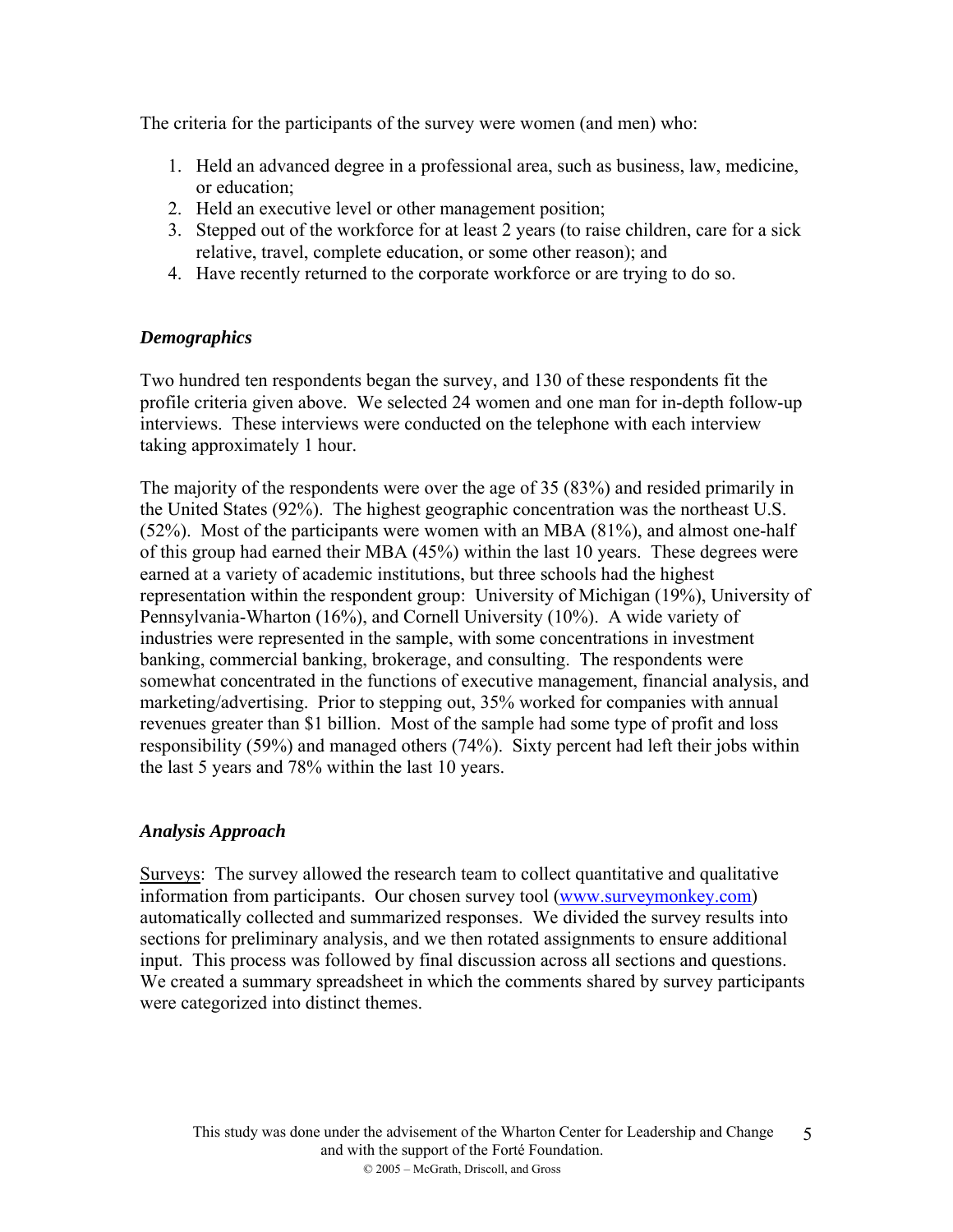Initial and in depth interviews: We prepared a list of questions to guide each interview. During each interview, we asked additional questions, as needed, for clarification. The interviewer then documented each interview and circulated the interview write-ups to the other members of the research team.

Synthesis: Based on the survey results and the interview findings, we then characterized the most common issues experienced in women's attempts to re-enter the corporate workforce after a hiatus, and we collated recommendations for other step-outs, employers, and universities.

# **Key Findings**

From the survey responses and interviews, we made several conclusions, illustrated in the following diagram. The first finding, regarding why women step out, confirmed what we have observed empirically over the years. The remaining four findings, however, were somewhat surprising.

# **Key Findings**

- Women most often step out in order to care for children and enhance the quality of their lives.
- Women stay out longer than they anticipated.
- When women first step out, they feel energized and positive, yet when they attempt to return, they find the experience negative and depressing.
- Women who re-enter the workforce are joining smaller companies.
- Women who return to the workforce shift industries and functional roles.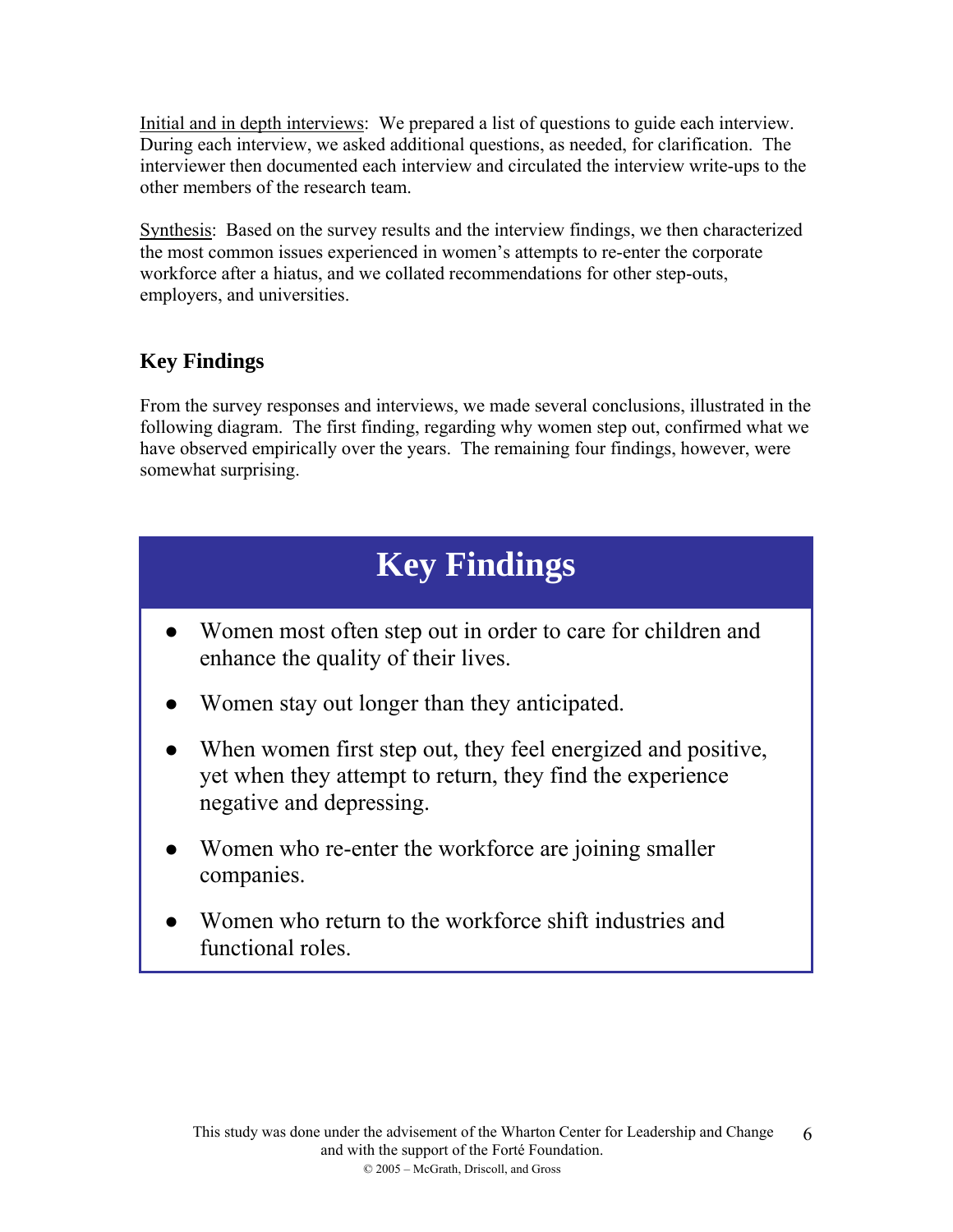### *Why Women Step Out*

Women step out of the workforce to seek a more manageable balance in their lives. They want to be able to meet the multiple demands of work and family, and they want to do it well. Many of our study participants left their jobs to care for their children (74%) and to enhance the quality of their lives (71%) through deepening their relationships, spending time with family, and seeking more control in their lives. Other studies offer supporting information (Greenhaus & Parasuraman, 1999). Although both parents are working for pay in about 78% of American families (Grant, Hatcher, & Patel, 2005), women still bear much of the responsibility for management of the family and household. These responsibilities can seem daunting to the professional woman, particularly if she feels she is not advancing at work, not challenged, and has little or no support (Center for Creative Leadership, 2000; Lyness &Thompson, 2002; Ruderman & Ohlott, 2002; Tharenou, Latimer, & Conroy, 1994). Women want the necessary flexibility to be truly competent in both domains, family and work (Bitman & England, 2003; Catalyst, 1996). While women find that multiple roles enrich their work effectiveness, the work role does not appear to do the reverse (Ruderman, 2002).

Women also want their relationships to be a source of support as they attempt to manage the stress of job and family. Intense career demands, combined with few truly accepted flexible work arrangements and limited options for part-time work, will drive professional women to step away from corporate jobs. One of our interviewees related how she came to this point just as she was facing the adoption of her second child. Once she thought it through, she realized she was tired of the long hours and high stress, and she just *"wanted out"* for awhile. When another one of our respondents had just been given a promotion, she decided that the expectations and demands of the new role were greater than her capacity to meet them with a high level of competence, and with her feelings that her children were missing out on her best, she then decided to take an extended break from her job.

# *Actual Versus Expected Duration of the Step-Out Period*

Most of our respondents planned to step out for 5 years or less (64%), with 48% planning to stay out for 2 years or less. A full 87% of respondents planned to return in 10 years or less. When we compared the length of time our respondents planned to step out with when they began their job search, on an individual basis, we found that 29% stayed out about the amount of time they had anticipated, while 28% stayed out for less time than planned, and 43% stayed out longer. Furthermore, 87% of those who initially never planned to return did, indeed, return to work or are currently seeking employment.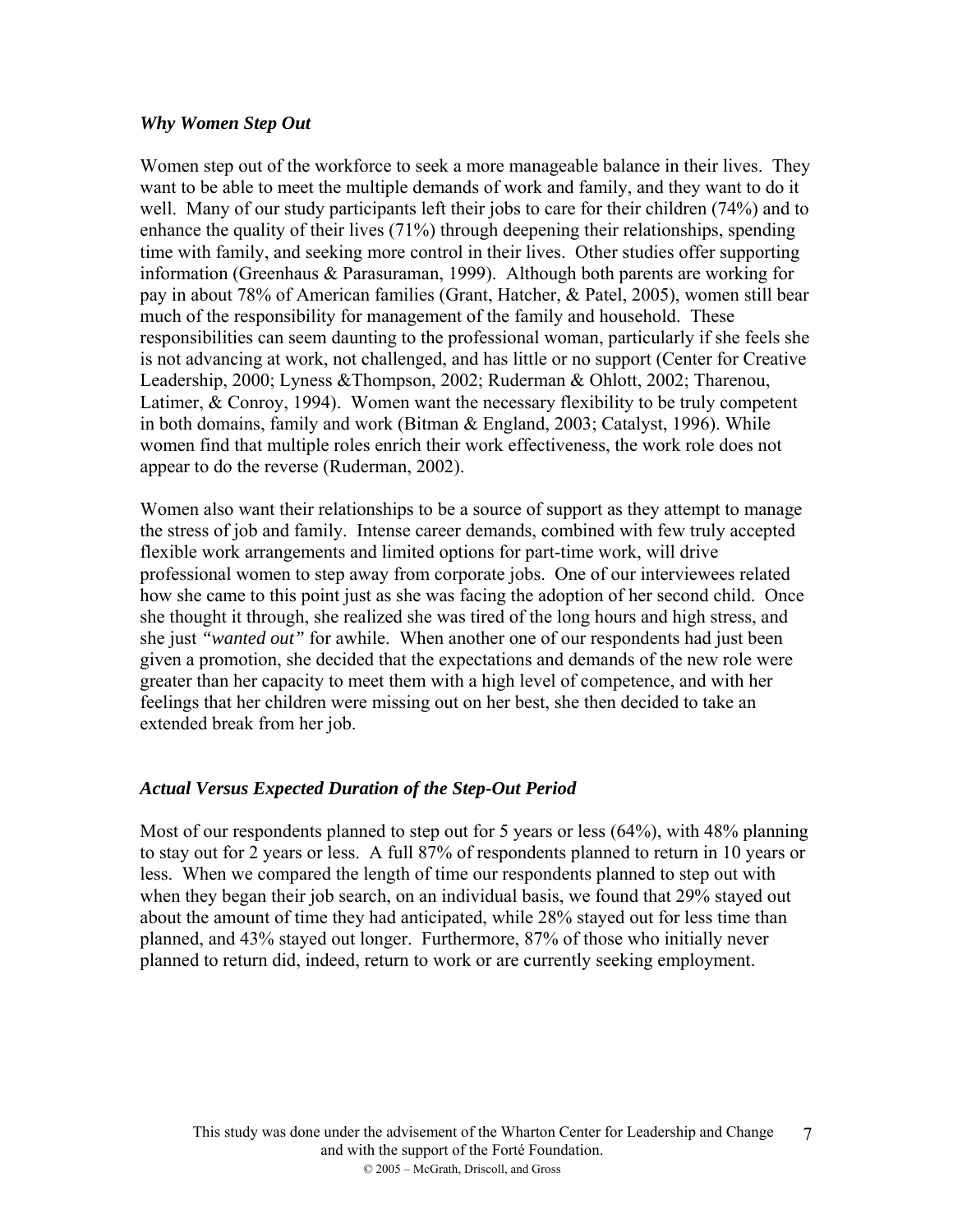

# *From Positive at Time of Step-Out to Negative Due to Re-Entry Challenges*

Although some women felt conflicted about their decisions to step out (36%), they also felt happy (50%) and optimistic (43%). In general, women felt positive about their choice to step out (70%). These positive emotions (optimistic, hopeful) may well be expected since many women have been working at least a 40-hour week at work plus numerous additional hours at home. The positive emotions they experience could be useful to them as they encountered loss of income and prestige, disconnection from professional networks, and the more mundane aspects of household management (Davidson & Fielden, 1999). Positive emotions can also help women address some of the very issues that drove their decision to leave in the first place: positive emotions energize us to take action, solve problems, and improve our relationships (Fredrickson, 2000). Unfortunately, there are fewer positive emotions as women chart their course for stepping back into the business arena.

Women realize they will not find a job easily when they begin the journey back to work. Forty-nine percent expected it to take at least a few months, and 36% thought they might have to take a lower-level position. As they contemplated their re-entry, they planned to justify their stepping-out decision (45%). We conclude that although they had what appeared to be realistic expectations when they first began the job search, they were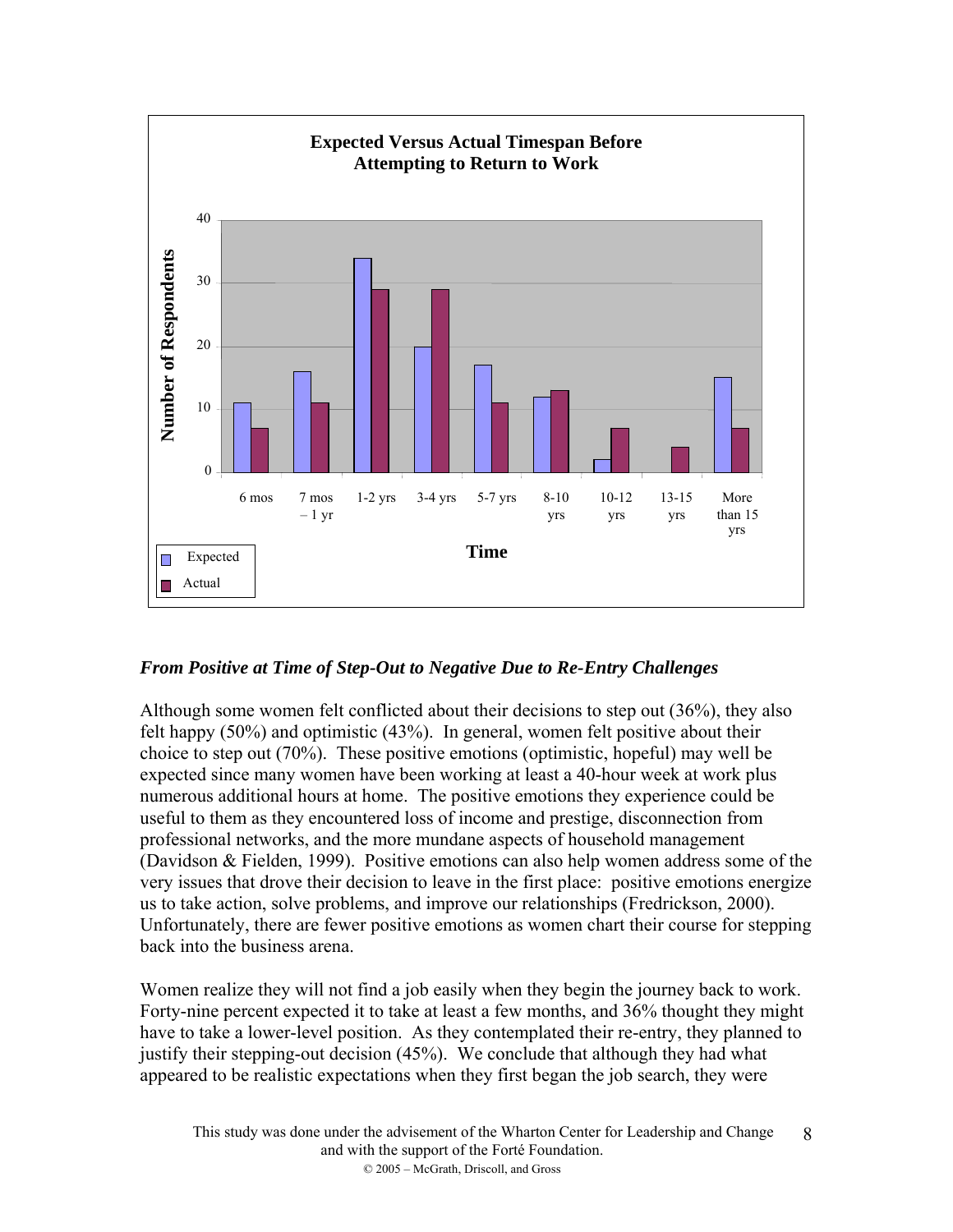unprepared for the obstacles and surprises they found. Recruiters were not very interested or helpful, and we uncovered evidence of disappointment and discouragement. When women in our survey described their experiences discussing full-time work with potential employers, 50% told us they were frustrated and 18% felt the experience was depressing. While some of them felt challenged, which, debatably, could be considered a positive emotion, most felt negative emotions. Negative emotions can be correlated with many physical and psychological problems, and we think these negative emotions will burden women step-outs as they return to work. When a woman is starting her job search to step back in, she will need to reconnect to a new network, demonstrate confidence and competence to potential employers and to her network, and find creative solutions to overcome the obstacles in her path. Negative emotions will sap her energy and immobilize her enthusiasm (Fredrickson, 2000; Lyubomirsky, 2000). Women felt unprepared for criticism and ambivalence, and they were stymied by indifference and blocked by their own sagging confidence.

Women in our study found that a need for updated skills, the amount of time away from the job, and their age were the main obstacles they encountered during the stepping back in process.



This study was done under the advisement of the Wharton Center for Leadership and Change and with the support of the Forté Foundation. © 2005 – McGrath, Driscoll, and Gross 9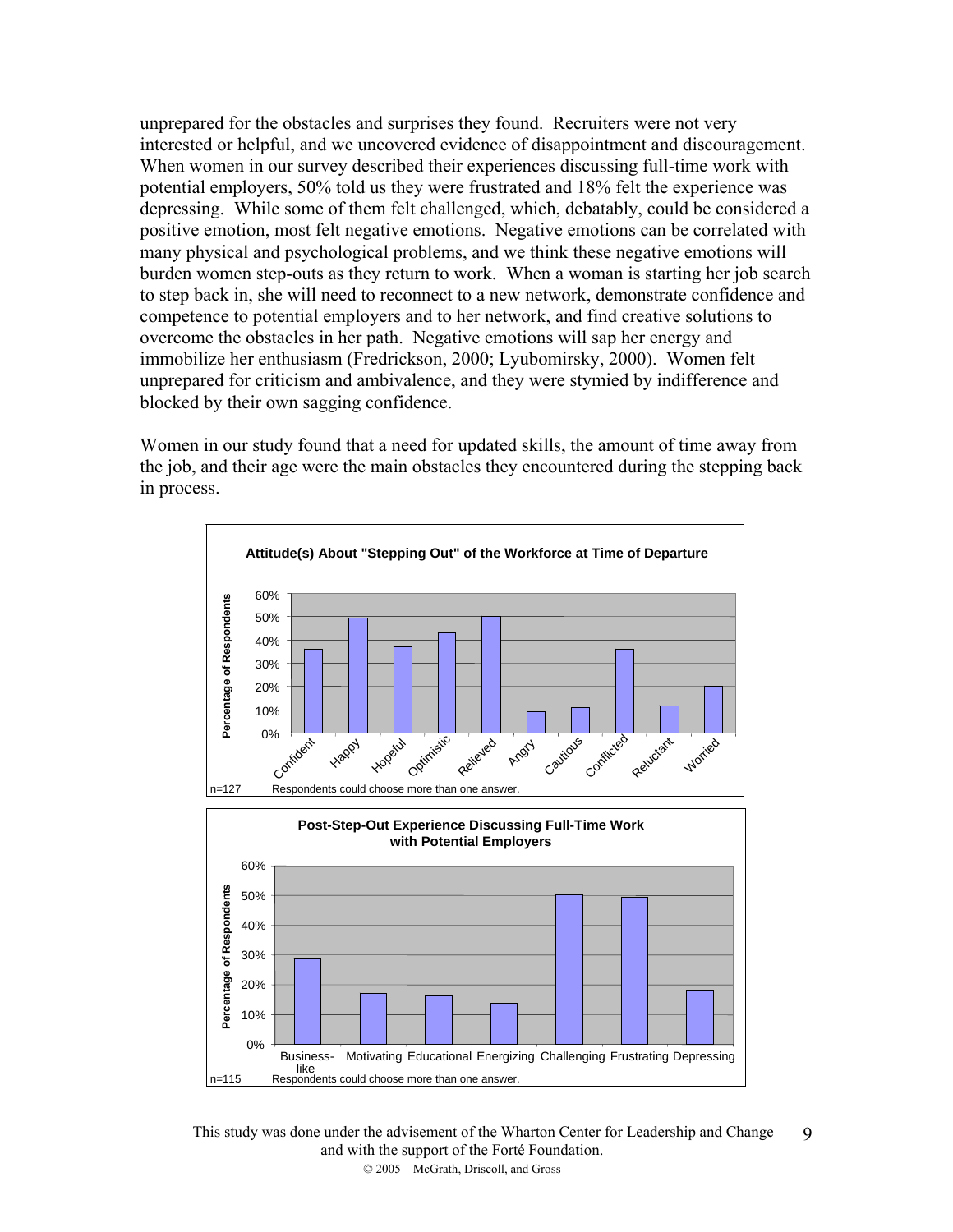Need for updated skills: Women in our survey are finding it difficult to present themselves as having updated skills. Women managers and MBA alumnae have virtually no resources for ongoing business education. The career services counselors in their MBA programs are focused on coaching and counseling an increasingly high number of MBA graduates each year. Although some universities do have dedicated resources for alumni, these career service professionals have no understanding of the challenges faced by women who have stepped out of the work arena. An interviewee felt she could not get much help from the career services office, and what little time she did get was so depressing and discouraging that she decided to stay away from alumni events until she had landed again. Updated training for a newly returned woman may seem expensive to some employers, but the investment may pay off later in lower turnover, a higher level of commitment, and more motivated employees (Harris Poll, 1999; Society for Human Resource Management, 2003).

Time away from the job: Historically, women tend to move in and out of full-time jobs more than men (Bee & Bjorklund, 2004). Of course, biology dictates that women's stepping out will always be a factor for employers to manage. Women who have been educated for a business career by making a considerable investment in an MBA see these career step-outs as interruptions to their working life cycle and do not feel they should start their careers over each time they step back in. The women we spoke to were often interviewed by employers as if they had no experience at all, or that their experience had been lost in the time they spent at home, especially if childcare was their main activity. Volunteer and community work attract women step-outs, but even here, women, once interviewing again, found a cool reception. In addition, women who would be willing learners sometimes found their MBA education to be a deterrent to landing a job. One particularly frustrated woman in our survey told us she was searching for any job, anywhere; she told us, *"Really, I just want to work!"* She was thinking of removing a reference to her MBA education from her resume. She felt she would do better if she came into a lower-level job and had a chance to prove herself as a good worker and, in this way, she would not be seen as a threat to those who did not have the same kind of education. She said, "*At this point, even the retail stores don't want me because I'm overqualified*."

Age: The older worker has garnered much attention recently. In a recent *Fortune* article (Heylar, 2005), the older workforce was highlighted, and older workers were warned to evaluate their jobs and refresh their skills to avoid losing corporate roles. Indeed, older workers often find themselves in the first wave of corporate layoffs, despite research that management job performance does not diminish with age (Bee  $\&$  Bjorklund, 2004). Older managers tend to be more thoughtful decision makers, face problems more efficiently, and bring more experience and wisdom to crises. The women in our study experienced a reaction to their age, combined with skepticism about the time they had spent away from work. Many felt these reactions from employers and recruiters were obstacles they could not overcome. One woman we interviewed told us she thought it would be *"…impossible to get a job as an over-50 woman."* And, while this may appear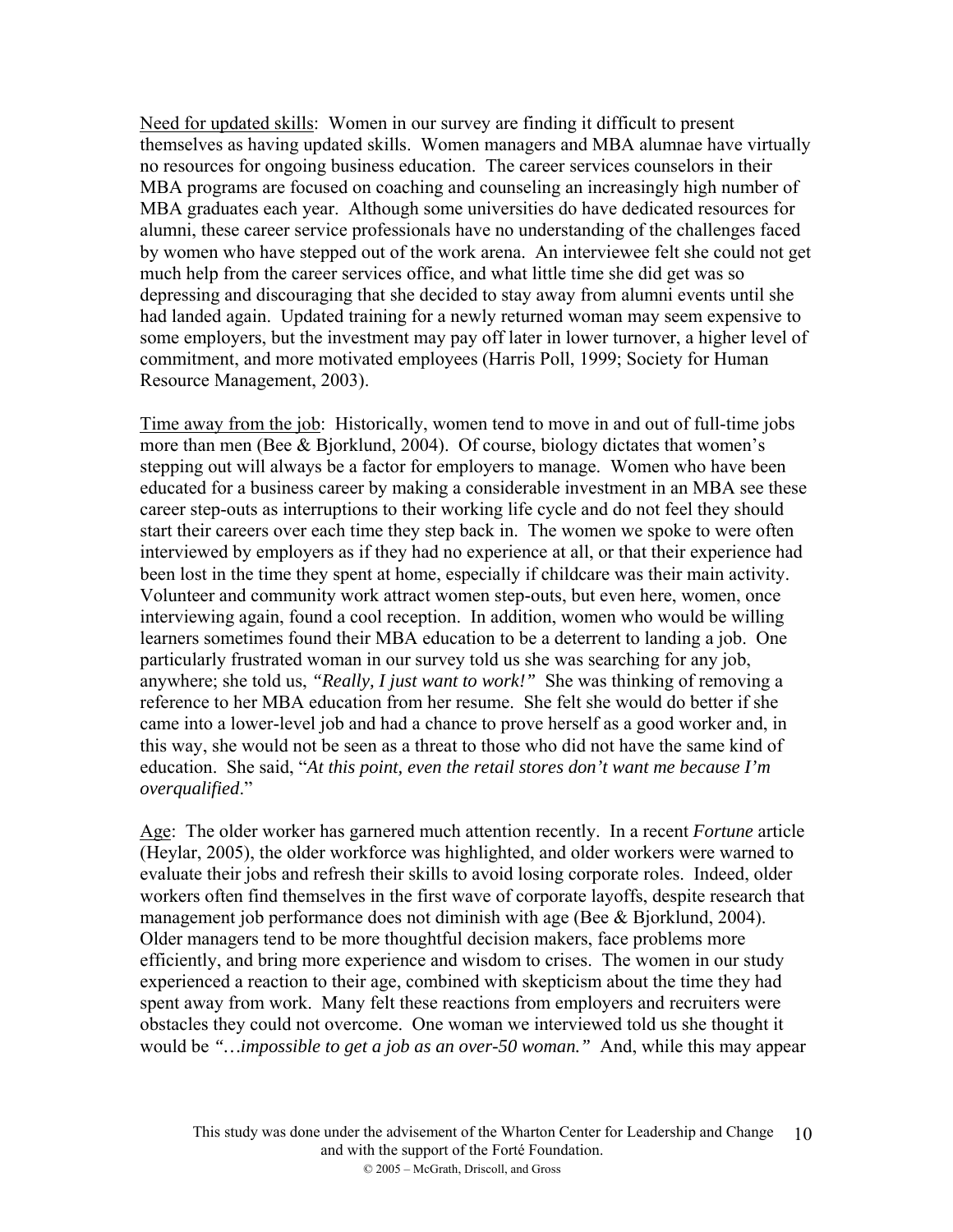to make economic sense for employers since older workers are more expensive, it does burden the step-out woman with an additional hardship as she attempts to return to work.

# *Migration to Smaller Companies*

Sixty percent of our respondents have re-entered the workforce, and 32% are actively seeking employment; the remainder are either in school or have not yet begun their reentry.

More than half (59%) of our respondents who have re-entered the workforce have joined companies that are smaller (based on annual revenues) than their pre-step out companies; only 20% have joined larger companies, and 21% have joined companies of the same size. We noticed that this trend in moving to smaller companies is more prevalent with the younger respondents: 63% of respondents up through age 45 joined smaller companies, while 50% of respondents over 45 joined smaller companies.

Some of the trend in joining smaller companies is reflective of the number of re-entrants who are now self-employed (consulting, entrepreneur, etc.). Of the respondents who have re-entered the workforce, 45% are self-employed. Further analysis revealed that many of those who are now self-employed were recent step outs (since 2000); therefore, some of this movement to self-employment is probably a result of the economic conditions during this time period.



This study was done under the advisement of the Wharton Center for Leadership and Change 11and with the support of the Forté Foundation. © 2005 – McGrath, Driscoll, and Gross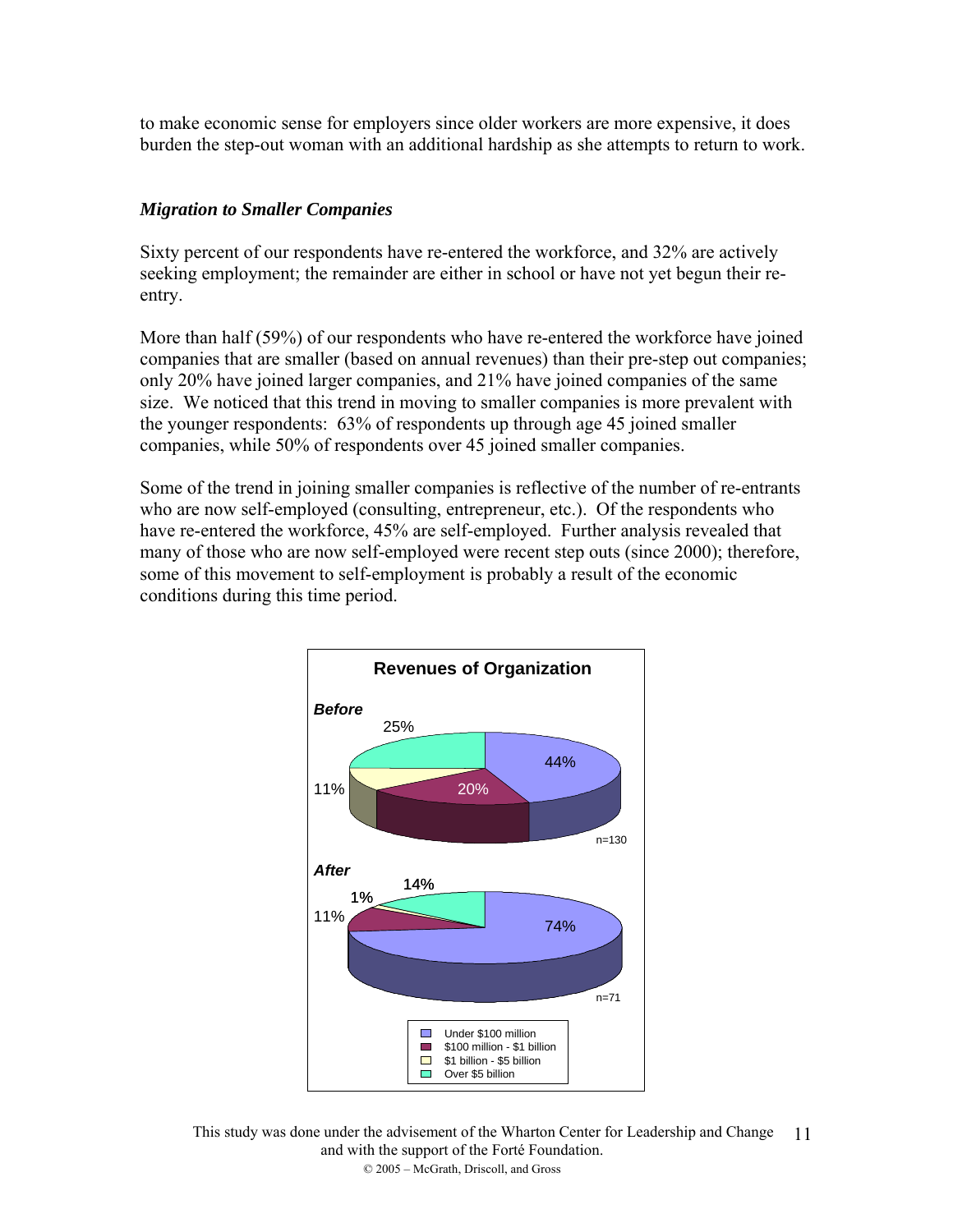# *Shift in Industries and Functional Roles*

Of those respondents who have returned to the workforce, 61% changed industries, and 54% changed functional roles. During their step-out periods, many of our respondents reported that they spent time reflecting on where they want to go next with their careers. Many women decided to indulge a new interest, while some made a change in order to escape their pre-step-out industries, which they perceived to be inflexible and not conducive to advancement. Furthermore, the economic environment since late 2000 has likely had an influence on our results, as several of the industries in which our respondents were concentrated have been particularly hard-hit by the economic slowdown and have been slow to recover (U.S. Department of Labor, 2005). A much larger sample would be needed to conclude which industries lost and which industries gained, on an overall basis.

Eighty-three percent of the participants who have re-entered the working world reported that they accepted a position at a comparable or lower level, relative to their position prior to stepping out. Of the 17% reporting that they re-entered at a higher level, twothirds of those appear to have accepted comparable responsibility or lower. For instance, a higher level at a smaller organization may not equate to greater responsibility.



This study was done under the advisement of the Wharton Center for Leadership and Change 12and with the support of the Forté Foundation. © 2005 – McGrath, Driscoll, and Gross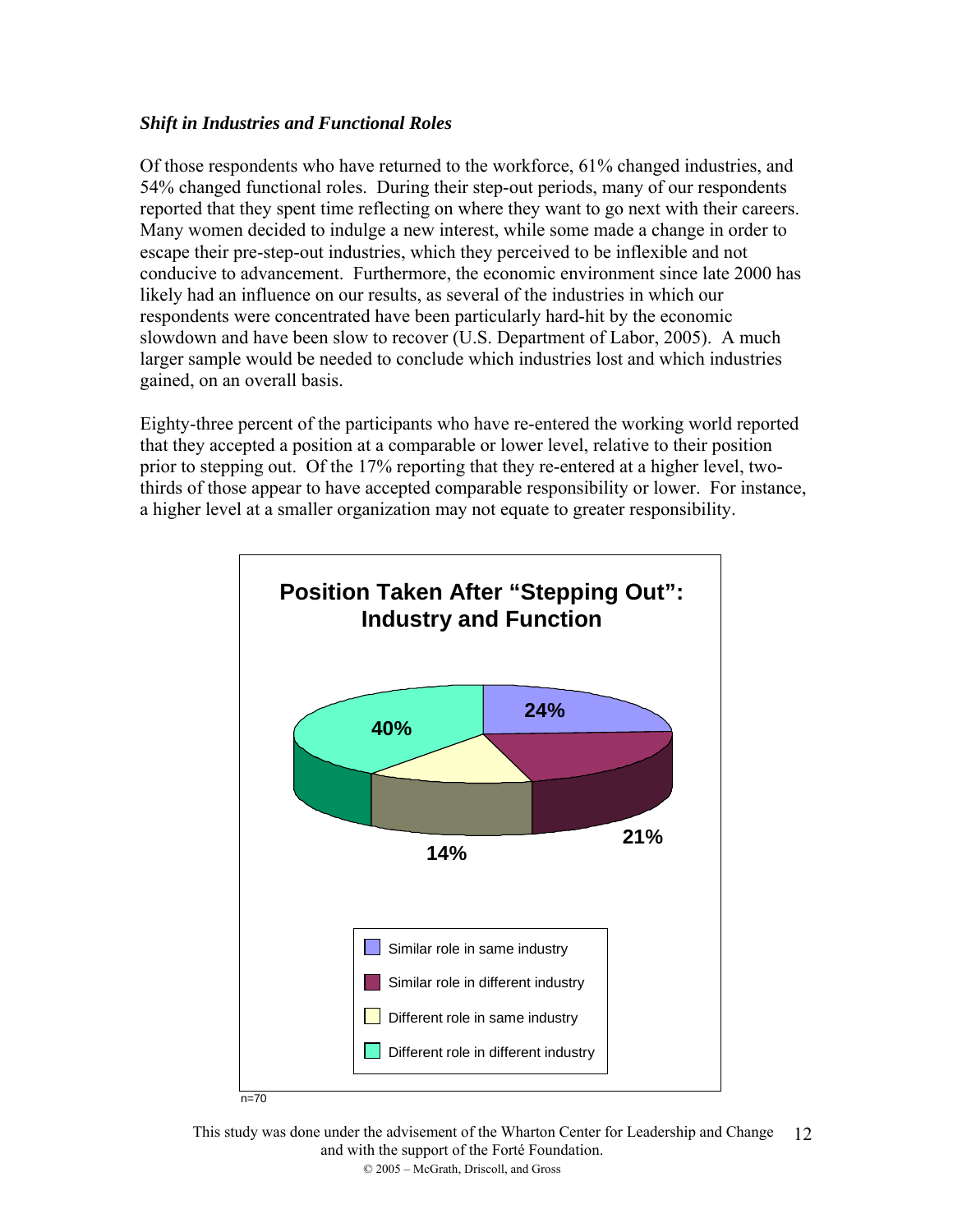# **Recommendations**

The step-outs we interviewed were quite open and candid in their advice for their peers as well as their suggestions for how employers and universities can facilitate the transition back to the working world.

# *Proactive Solutions for Step-Outs*

Women can facilitate their return to the workforce by taking specific steps before they decide to step out, during their time away from the corporate arena, and during the subsequent job search period. *"Create a network, ideally before you step out, but if not before then after – colleagues, professional organizations, friends, family, alma mater(s), volunteer work…,"* advised one respondent. Others offered, *"Start preparing your 'come-back' at the time when you step out!"* and, *"Have a plan for stepping back in if at all possible."*

Women who structure their step-out period – through ongoing networking with mentors and colleagues, keeping pace with industry and technology trends, and cultivating new skills that are of value in the workplace – appear to fare better during the job search period than those who completely disconnect. *"You've chosen to [take] this time, and effectively it is costing you, now choose what you want to do with it,"* one respondent opined. Another added, *"Think through what will make you valuable when you're ready to return to work and invest in whatever that is. Relationships? Get to know people in your industry that you never had time to meet or learn about before. Industry knowledge? Attend conferences. Expertise? Even if you have to volunteer or do unpaid work, keep a hand in to the extent that you're able."*

The step-out period can be ideal for reflection about potential career directions. One survey respondent philosophized, *"I think individuals should use the time to decide exactly what they want to do with their lives. Think about who you are, who you want to be, where you want to be, and what you want to be doing – and be prepared for the surprise when the answers change from year to year the longer you don't work in a corporate environment. Nowadays, I just couldn't be bothered with the politics, the show, the often underhandedness of the corporate world. Learn to tell a good story and do things that interest you because often you find that those things will lead you down a path that you'll enjoy and 'grow' in far more than the empty world of black suits and corporate competition."*

During the step-out period, keeping connected to the business world is an absolute must. Many participants recommended, *"Keep your professional network alive,"* and *"Stay connected. Attend economic club and chamber meetings; wear your 'corporate costume' when you do. Send notes/e-mails to people in your profession. Read … the literature, publications, and research in your field."*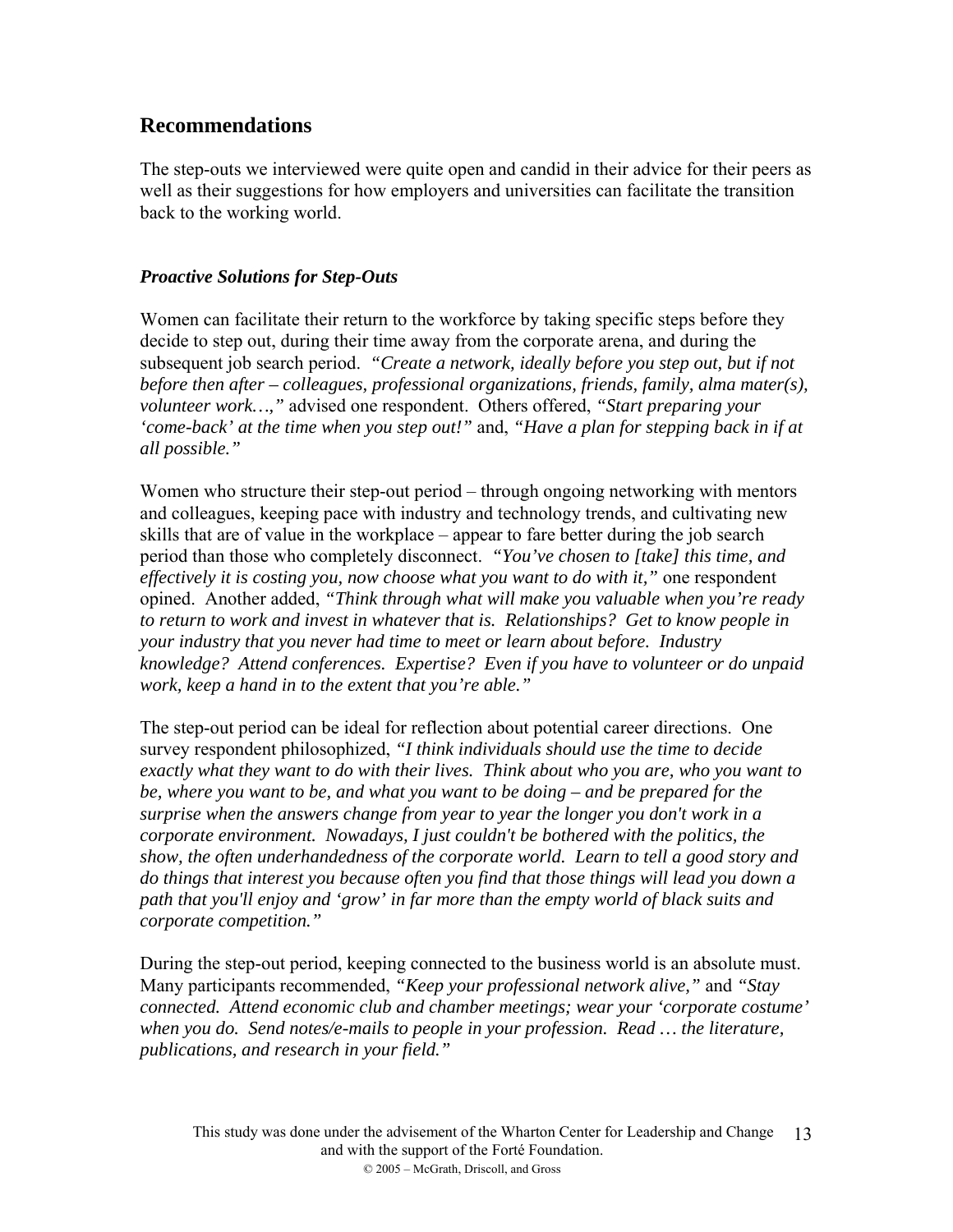A number of respondents touched on the importance of maintaining professional licenses and memberships in professional organizations. *"Do not let your license or certification lapse. Keep up with any continuing education you need to stay current,"* warned one respondent. *"Stay involved in industry associations. Keep abreast of developments in your industry,"* counseled another. For those interested in moving into a new industry, one participant suggested, *"Network in [your] targeted industry*," – advice echoed by another respondent, who wished she had *"made more contacts in my intended new career area and worked those contacts during my 'step-out' period."*

Many respondents advised against completely stepping out of the workforce. *"Pick up some work in the interim, contract or consulting projects, what have you, but periodic work keeps connections and habits going and provides some context for not stepping back in 'cold',"* offered one participant. A second added, *"Do something so that your resume doesn't have a gap in it (join the board of a non-profit, volunteer, start a homebased business, go back to school)."*

Keeping skills current and developing new skills was a recurring theme. Suggestions include, *"Find out how requirements have changed, and update your skills," "Go back to school and take a few courses so your knowledge is 'fresh',"* and *"Take courses/read everything you can to bring you up to speed on advancements in your area or in the area that you would like to break into."*

Before starting to search for a job after stepping out, women should *"get current on what is going on in your field or industry before starting to interview… Do your homework. Understand the needs of the marketplace, companies, customers, etc., that you plan to target and be able to communicate clearly and concisely what value you bring (talent, expertise, experience, education, relationships, etc.) and how you will help them to accomplish THEIR goals. Connect the dots for people."* In addition, participants recommended that women preparing to re-enter the workforce address polish and presence, as in, *"Make sure you have regained your corporate polish before starting the search process…"* and, *"Groom up! … Sit where professional women pass by and watch!"*

Furthermore, women must be prepared to frame their step-out experiences in a business context. First, step-outs need to be able to articulate in a positive way the reasons why they stepped out. Several respondents suggested, *"Have a good elevator pitch explaining why you stepped out."* Second, women need to describe how the skills they developed during their hiatuses can be leveraged at work. Participants recommended, "*Create a way to package what you learned during your time not working that will pique the curiosity of whomever you're networking with…"* and *"Be able to describe how stepping out had benefited you in terms of being a better employee…"*

The re-entry job search can be very challenging. Re-entrants should be realistic about the job search process. After a break in career progression, it may take a long time to find a suitable position, especially since employment continuity is still considered to be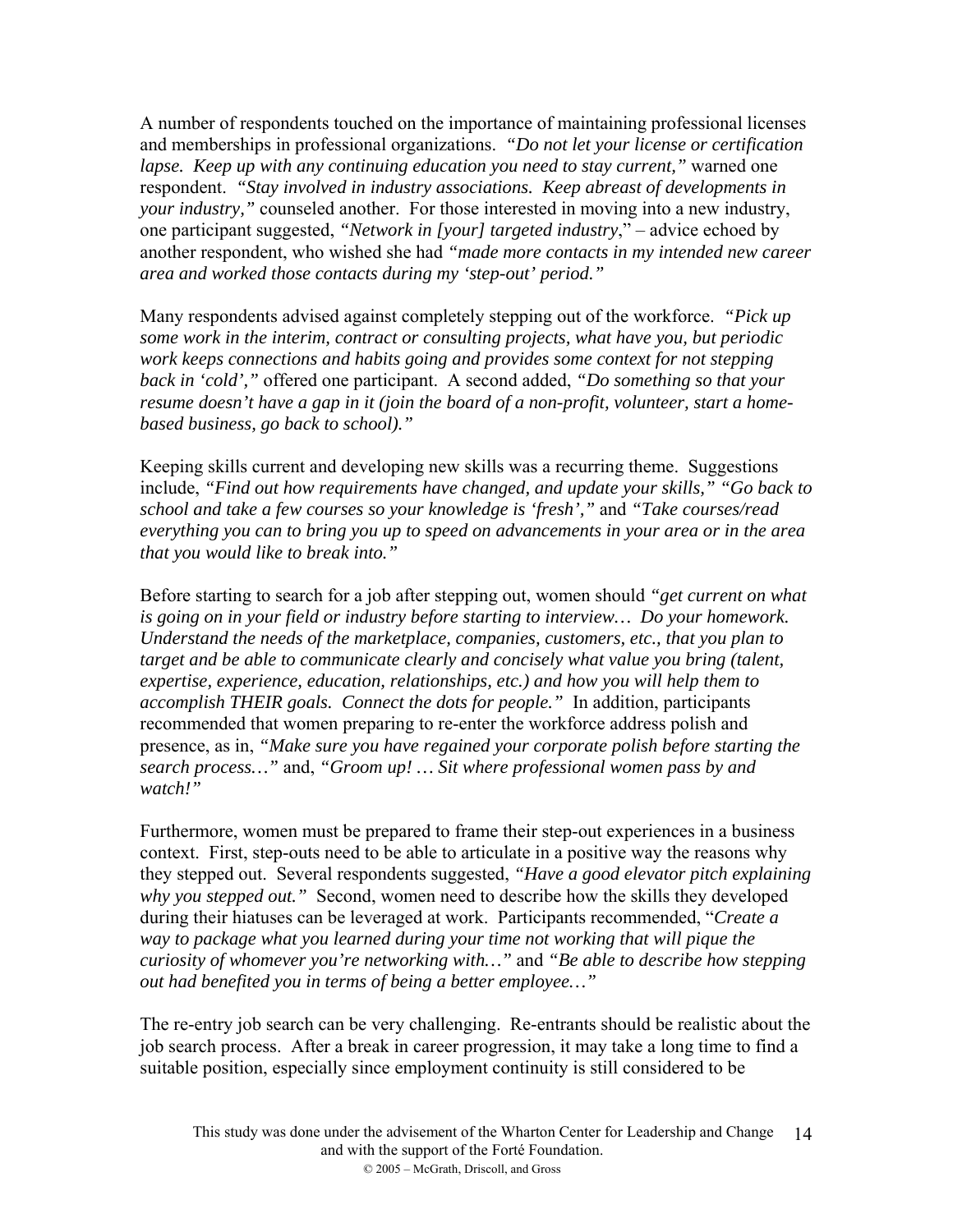extremely important by employers and recruiters in evaluating candidates. As one woman advised, *"Be prepared for the realization that in the business world, your stepping out time counts for less than zero. Be prepared that your stepping out time may make potential employers think you are not as reliable as other applicants."*

Women searching for a job after stepping out should be realistic about level, role, and salary. Cautioned one woman, *"Be flexible in the kind of work you may find and under no circumstances, expect to 'pick up right where you left off.' Be prepared to take a few steps back in pay and responsibility, and do not think that you will ever match the career progress of your former peers that have not stepped out."* Being flexible regarding type of work and role may require creativity on the part of the re-entering women, who should be prepared to propose options to potential employers. Finally, coming back to work after a hiatus may be the perfect time to explore any entrepreneurial tendencies.

### *Proactive Solutions for Employers*

Employers interested in accessing the talent pool of step-out women can take several actions to attract re-entrants, including flexible work programs, training their own recruiting staff to recognize the value that step-outs can bring to the workplace, structured ramp-up programs similar to those in place for relocating employees or ex-patriots, and formal and informal mentoring initiatives.

Large employers should identify resources responsible for maintaining ties with their own employees who have stepped out. Such resources should also work with functional heads and division leaders to identify and carve out part-time projects that could be done by women during their step-out period and upon re-entry. As one respondent put it, *"Hire competent professionals on a project basis – almost every executive has a project pile of things that they would like to get done. Many who step out would be prepared to undertake these for reasonable compensation just for the experience. Also is a good way to test fit and personality before making a significant commitment."* This approach would enable an employer to not only keep connected to his or her own current step-outs, but also attract step-outs who have left other companies.

Attracting re-entrants and retaining them long-term requires a commitment to making flexible work arrangements a reality across the company and a viable career option free from negative progression ramifications. *"Allow for flexibility – women re-entering often want to apply themselves to a position on their own terms. They have the potential to be top performers if given the power to work in a not-so-rigid schedule,"* said one respondent, and another added, "*Flexibility in terms of vacation time, flextime, and other family-friendly programs would be much appreciated and frankly more important than full-time or full-benefit compensation*." The importance of flexibility is underscored in one woman's counsel, *"Be open to more job flexibility, so that we won't feel the need to step out again."*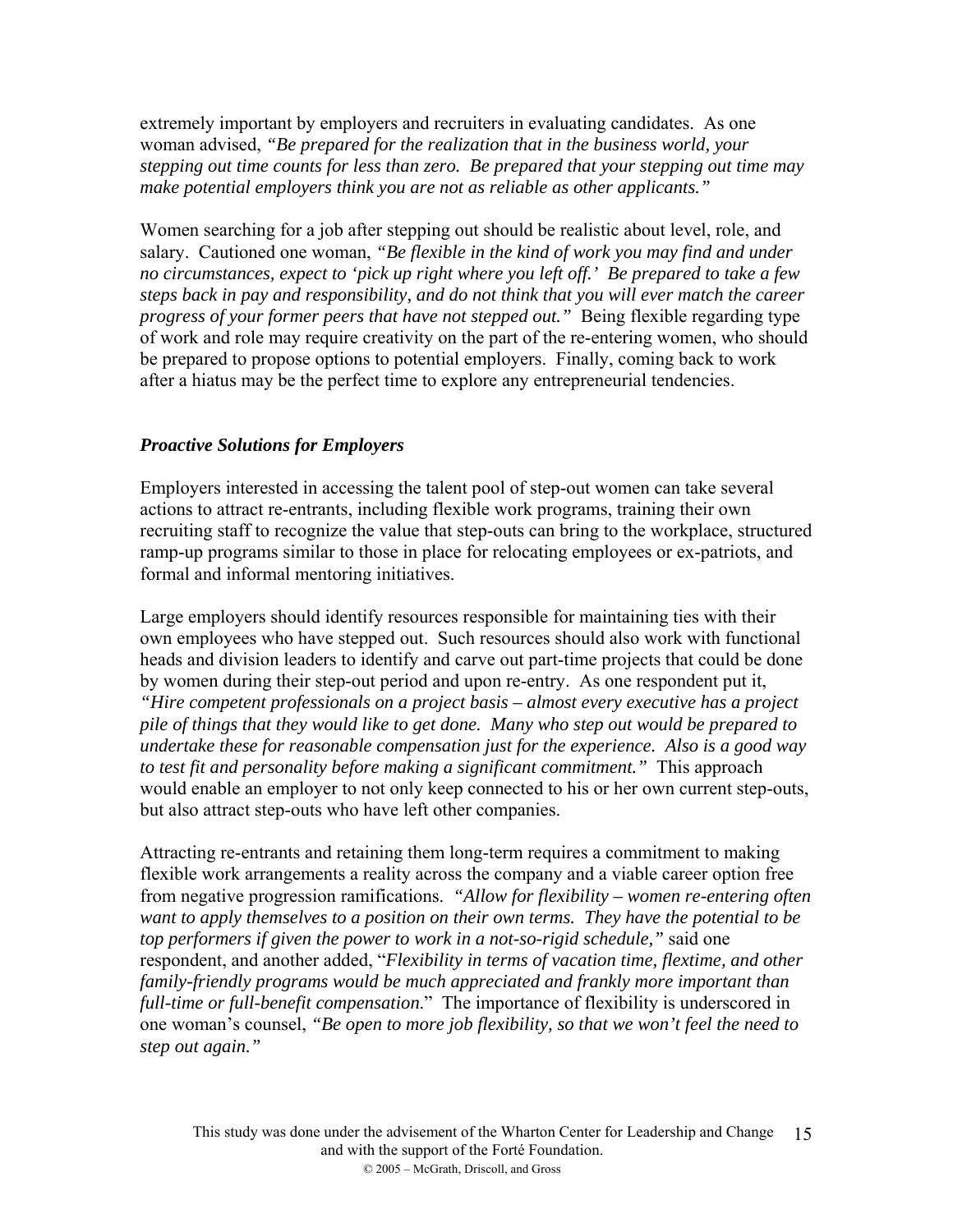Flexibility includes willingness to explore creative options. With well over half of our survey respondents changing industries upon re-entry, many related how difficult they found that change to be, even when they were willing to take a step back in order to make the switch. One interviewee described, *"The chemical industry is a boys' club, so I am targeting a different industry, such as pharmaceuticals or medical. I've targeted a pharmaceutical sales position but was told I was over-qualified. I was quite clear in my reasons for doing so – flexibility, learn the business – but they cannot grasp why"* she would want to take a job for which she appears to be over-qualified. Even for those stepouts coming back to the same industry, the sentiment was, *"Allow someone to come back at a lower level if they wish to (to get their confidence back, less responsibility, for whatever reason really) even if this doesn't entirely make sense with the experience on their resume."*

To attract step-outs currently in the job search mode, employers should sponsor (and advertise) networking and recruiting events. Education of hiring managers and recruiters as to the potential benefits of hiring re-entrants is vital, as reported by one respondent, *"Train their hiring/recruiting organizations to better understand different backgrounds. Those looking to step back in are disadvantaged when hiring organizations do not understand stepping out – or view it as a negative… Perhaps this is another type of diversity issue."* To that end, employers should expand their diversity programs to address alternative career paths, including stepping out.

Once hired, re-entrants will need to ascend a learning curve, as they settle into a new routine. The adjustment period is somewhat akin to that experienced by relocating executives. Employers should acknowledge and accommodate the step-in period by adjusting expectations similar to what is done for relocating employees or expatriates until they get settled. Just as with any employee, employers should provide for skills development for the re-entering worker. Finally, establishing a mentoring process for reentrants will increase the chances that the re-entrant will "root," become productive as quickly as possible, and contribute to the success of the organization.

#### *Proactive Solutions for Universities*

Universities can play a greater role in preparing step-out women to re-enter the work world. First and foremost, universities should undertake an initiative to provide focused career services and counselors who understand the particular challenges of women who step out through a dedicated resource center. Such a resource center would provide support to step-outs and seasoned alumni in career transition, as some of the transition challenges are similar. Any such center needs to be able to reach step-outs who do not live in close proximity to the home campus, as suggested by one respondent, *"…to reach far-flung alums, have the resource center 'travel' and use [local] alumni organizations for outreach."*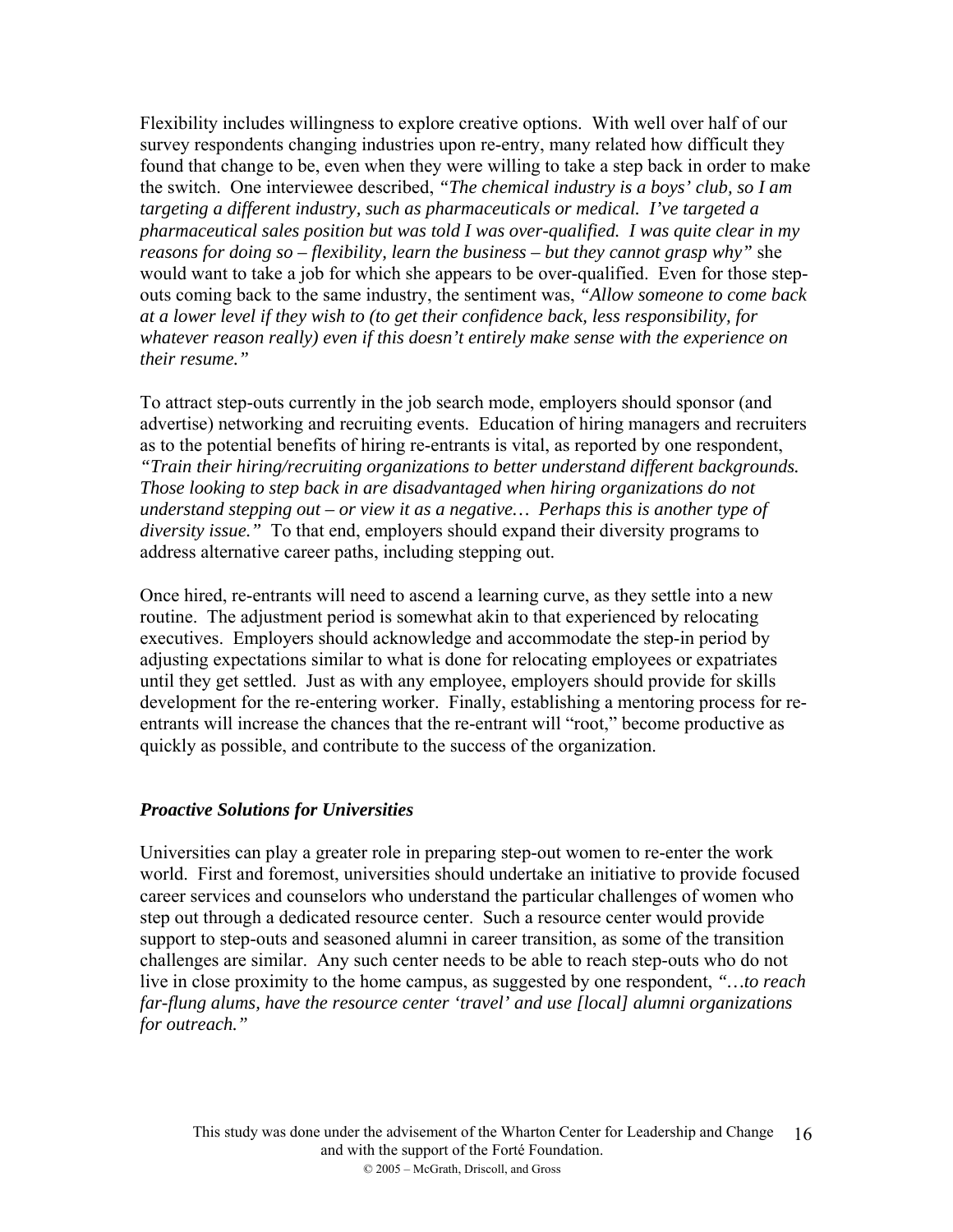The step-out phenomenon offers universities the opportunity to create new, focused reentry programs containing refresher courses and seminars on current business topics and industry trends. Such certification programs would help re-entrants better market themselves to potential employers, while also providing employers with greater assurance regarding the abilities and readiness of candidates to contribute to their companies. In addition, universities could offer seminars on job search and networking skills to help step-outs better plan and execute job search strategies. Furthermore, a number of respondents mentioned coaching as a dire need. *"Most people who have stepped out have individual situations that will require individual counseling/advising. I'd suggest one-on-one meetings, which would probably have to be fee-based,"* commented one participant.

Due to the need to reach step-outs who do not reside near the home campus, universities should consider offering these seminars in various cities. For cost feasibility purposes, perhaps working with other institutions makes sense for the design and delivery of refresher courses, certification programs, and seminars on job search and networking skills. Another potential solution is for universities to partner with leading outplacement firms in various cities regarding offerings for women attempting to return to work.

Many respondents want their alma maters to establish networking programs to enable them to connect with other current step-outs in order to share experiences and tactics, and they would also like to network with step-outs who have already successfully returned to the workforce. Networking with alumnae and others willing to serve as mentors for reentrants and providing web/online chat opportunities also surfaced as requests.

Universities also have a role to play in helping to place step-outs. Universities should draw upon their relationships with corporate leaders to identify projects or other temporary assignments that alumnae could perform during their step-out period or upon re-entry. In addition, those relationships put universities in the unique position of being able to identify which companies are receptive to re-entrants, as one interviewee suggested, *"Creating a '50 Best Companies to Work For' list for re-entrants would be helpful."* 

A number of participants suggested that universities sponsor networking events for stepout alumnae and employers. *"Provide networking opportunities/events with companies that are interested in hiring individuals returning to the workforce,"* and *"Specific efforts to mingle those who've stepped out with companies or alumni willing to mentor them or take them on for short projects,"* are just two examples.

It is in each university's best interest to facilitate employment and continued career progression of alumni. *"Use Executive Management programs/seminars to educate employers of the rich pool that is not being tapped,"* and *"Educate companies and recruiters about the benefits of these individuals and assist in promoting this message through the hiring channel,"* counseled respondents. Similarly, universities should educate current students, as well as alumni, about alternative career paths. Spotlighting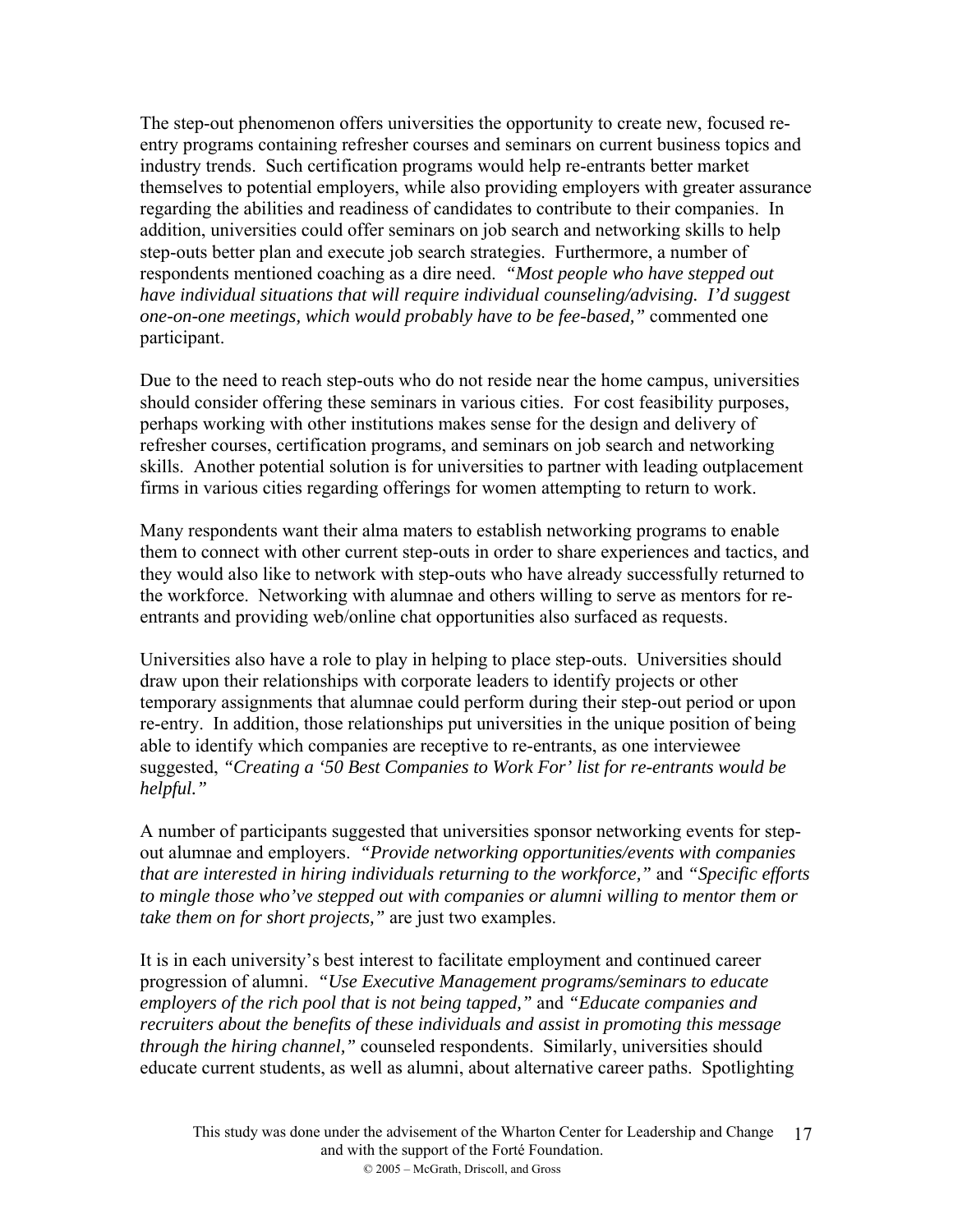re-entry success stories in alumni publications and recruiting collateral sent to employers would reinforce awareness, acceptance, and uptake of the step-out talent pool. Such measures would pave the way for universities to create new service offerings to help companies add the step-out dimension to their diversity initiatives.

# **Conclusion: A Call to Action**

Everybody stands to gain from implementing the recommendations outlined in this paper. Step-out women will approach the re-entry process with more confidence and competence, employers can capitalize on a broader pool of leadership talent, and universities can expand their service to both alumnae and employers. Tapping this underappreciated but highly experienced segment of the workforce and leveraging its capacities is sure to become increasingly important in the years ahead.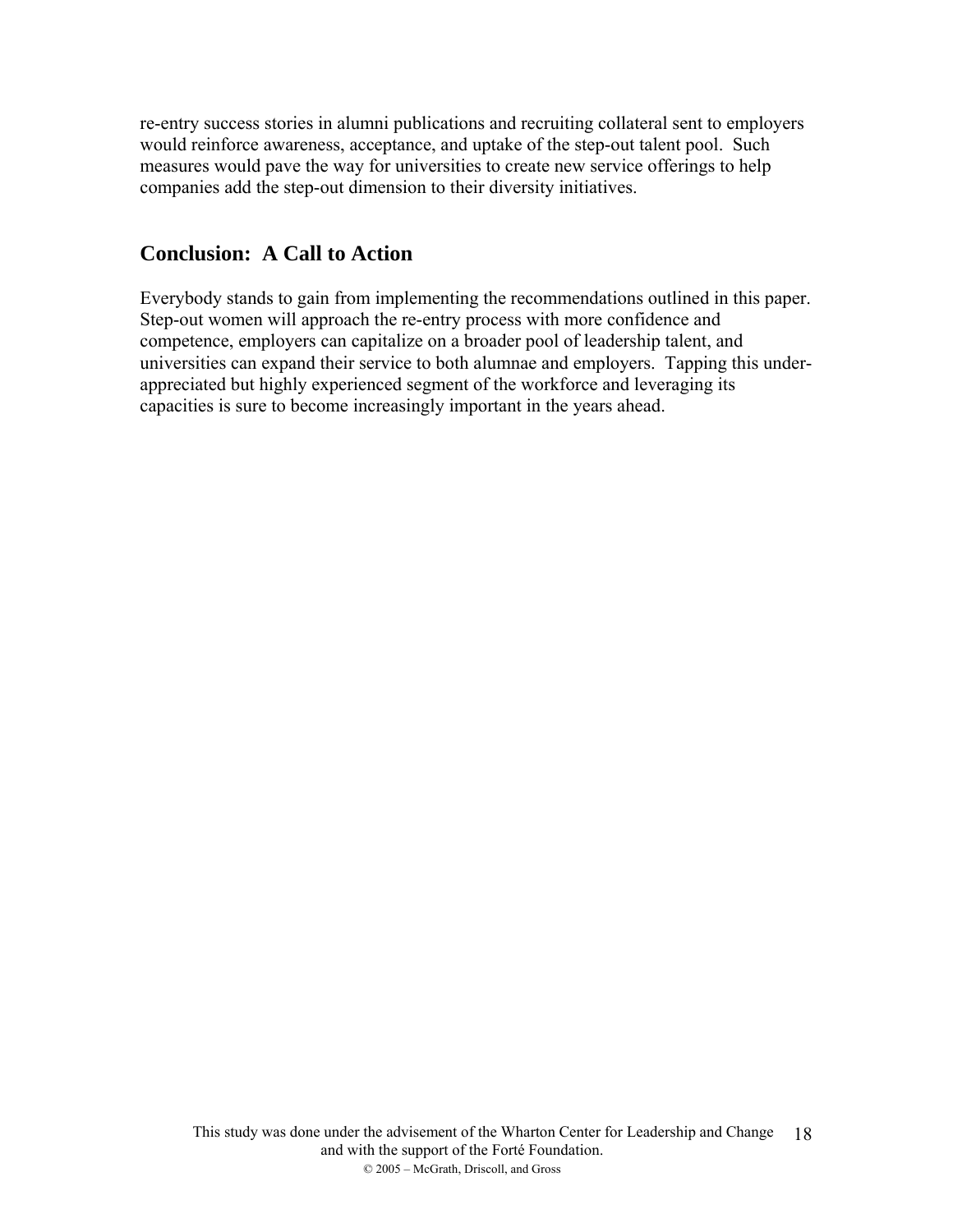# **About the Authors**



**Monica McGrath**, PhD, is Adjunct Assistant Professor at the Wharton School of Business. She is the former Director of Leadership Development for the Wharton MBA Program. She has taught Leadership, Organizational Behavior, Negotiations, and Group Dynamics for Wharton, and she often works with Wharton's Executive Education program to design and deliver a variety of custom and open enrollment courses.

Wharton students recognized Monica with a "Whatever It Takes" award for her work on gender and diversity. Most recently, she was instrumental in the design and delivery of Wharton's first leadership course for women,

*Women in Leadership: Legacies and Opportunities*, and she has recently designed and delivered a one-week course for international coaching professionals through Wharton Executive Education, *The Executive Coaching Workshop*. Monica is a seasoned organizational psychologist, consultant, and executive coach. She is founder and operating principal of Resources for Leadership, Inc. For additional information, please contact her at  $\text{mcgrath}(\partial_t\psi)$  wharton.upenn.edu.



**Marla Driscoll** has 20 years of consulting experience in the areas of planning, operations improvement, and IT across a variety of industries. She has been an independent consultant for 2 years. Previously, she was a Partner with Accenture, a premier global consulting and outsourcing firm. She was recognized in 2002 as one of Houston's Top Women in Technology by the Association for Women in Computing.

Marla earned an MBA from the Wharton School of the University of Pennsylvania, and BS degrees in Biochemistry and Chemical Engineering from Texas A&M University. She serves on the Family Advisory Board

of Texas Children's Hospital and on the Board of Directors of the Wharton Club of Houston.



**ary Gross** is a Director with Merrill Lynch Investment Managers, where **M** she is Head of Learning & Development. In this role, Mary is responsible for global talent management, career development, and organizational development for over 3,000 employees. She has over 20 years of experience in the financial services industry, working in the areas of human resources and finance. Prior to Merrill Lynch, Mary held several positions in the learning and organizational development arena, primarily with Bank of America and FleetBoston Financial. Mary's early career included accounting and senior finance positions at various financial services organizations in Colorado, Maryland, and New Jersey.

Mary earned an MBA from the Wharton School of the University of Pennsylvania, and a BS degree in Accounting from the University of Maryland. She is a CPA and a Senior Professional in Human Resources (SPHR). She is a member of the Society for Human Resources Management and the American Society of Training and Development.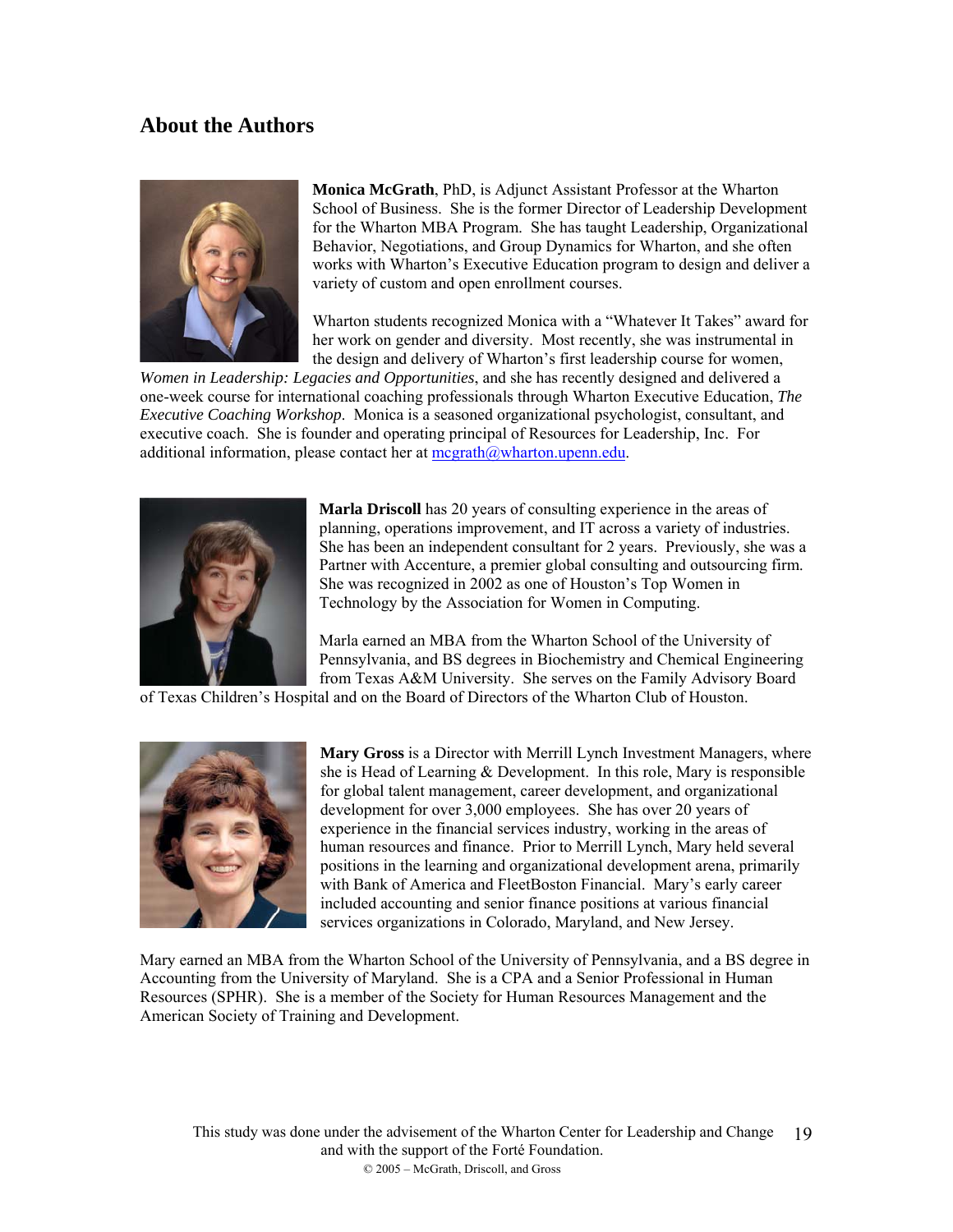### **References**

- Bee, H. L., & Bjorklund, B. R. (2004). *Journey of adulthood*. Upper Saddle River, NJ: Prentice Hall.
- Belkin, L. (2003, October 26). The opt-out revolution. *New York Times Magazine,* p. 42.
- Bitman, M., England, P., & Folbre, N. (2003). When does gender trump money? Bargaining and time in household work. *American Journal of Sociology*; *109*, 1.
- Butterfield, D. A., & Grinnell, J. P. (1999). Re-viewing gender, leadership, and managerial behavior: Do three decades of research tell us anything? In G. Powell (Ed.), *Handbook of gender and work* (pp. 223-238)*.* Thousand Oaks: Sage.
- Catalyst. (1996). *Making work flexible: Policy to practice*. New York: Author.
- Catalyst. (1998). *Women entrepreneurs: Why companies lose female talent and what they can do about it,* <www.catalystwomen.org>.
- Catalyst. (2002). *The census of women corporate officers and top earners*, <www.catalystwomen.org>.
- Center for Creative Leadership. (2000). *Lessons of a diverse workforce project.*  Working report in R. W. Eichinger, M. M. Lombardo, & D. Ulrich, *100 things you need to know: Best people practices for managers & HR.* Minneapolis, MN: Lominger Limited.
- Center for Women's Business Research. (2005, June 6). *Top facts,*  <http://www.nfwbo.org/topfacts.html>.
- Davidson, M. J., & Fielden, S. (1999). Stress and the working woman. In G. Powell (Ed.), *Handbook of gender and work* (pp. 413-426)*.* Thousand Oaks: Sage.
- Fredrickson, B. L. (2000). Cultivating positive emotions to optimize health and wellbeing, *Prevention and Treatment, 3(001),153-167*. *<*http://journals.apa.org/prevention/volume3/pre0030001a.html>.
- Grant, J., Hatcher T., & Patel, N. (2005). *Expecting better: A state-by-state analysis of parental leave programs.* Washington, DC: National Partnership for Women and Families.
- Greenhaus, J. H., & Parasuraman, S. (1999). Research on work, family, and gender. In G. Powell (Ed.), *Handbook of gender and work* (pp. 391-412)*.* Thousand Oaks: Sage.

This study was done under the advisement of the Wharton Center for Leadership and Change 20and with the support of the Forté Foundation. © 2005 – McGrath, Driscoll, and Gross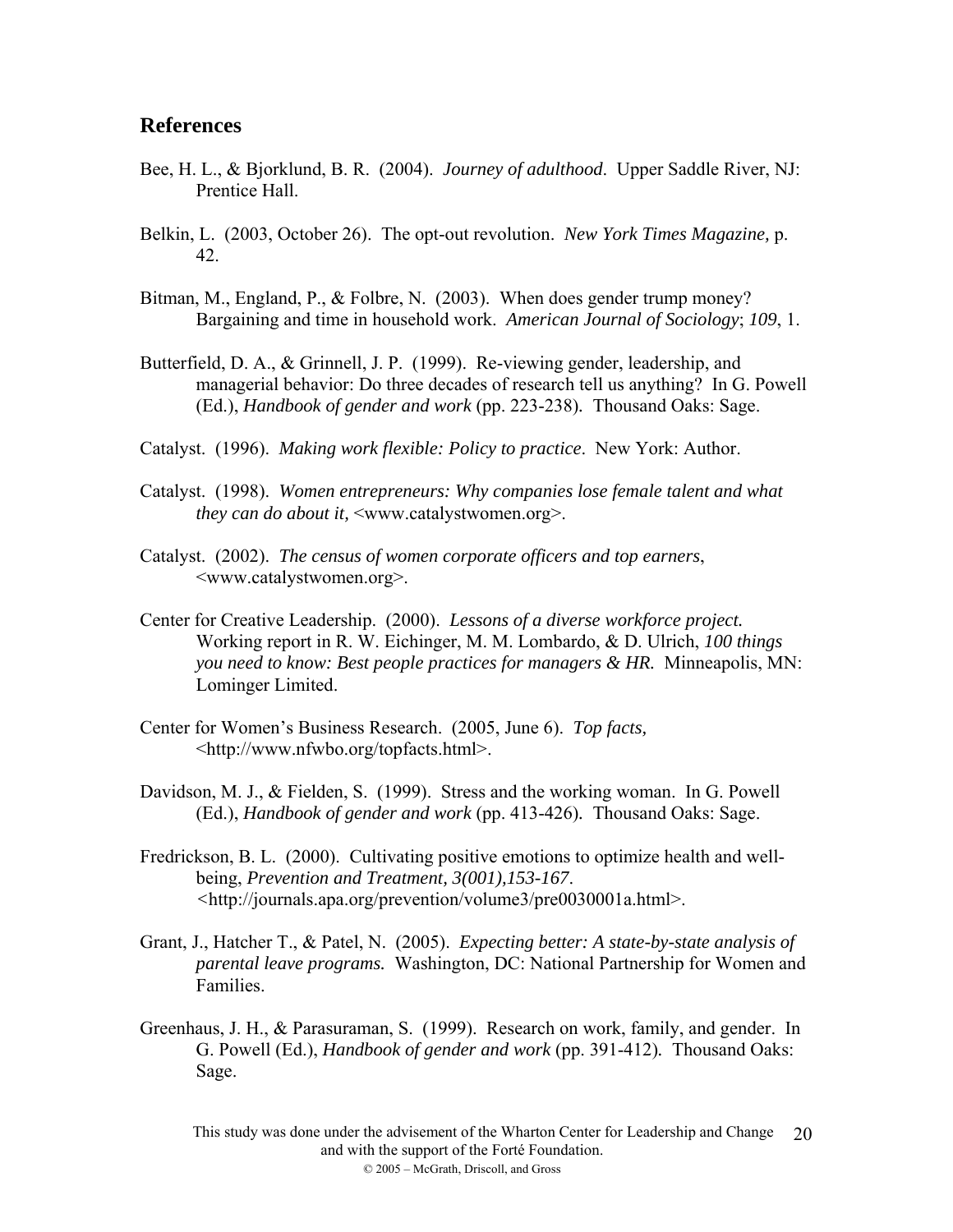- Harris Poll. (1999, October 27). *3.7 million people over 55 not working now are ready, willing and able to work,* <www.harrisinteractive.com>.
- Hewlett, S., & Luce, C. B. (2005). Off ramps and on-ramps: Keeping talented women on the road to success. *Harvard Business Review, 83*(3), 43-54.
- Heylar, J., & Cherry, B. M. (2005). Fifty and fired. *Fortune*, *151*(10), p. 78.
- Jamieson, K. (1995). *Beyond the double bind: Women and leadership.* New York: Oxford University Press.
- Korn/Ferry International. (2001). *What women want in business: A survey of executives and entrepreneurs,* <www.kornferry.com>.
- Lyness, K. S., & Thompson, D. E. (2000). Climbing the corporate ladder: Do female and male executives follow the same route? *Journal of Applied Psychology, 85*, 86-101.
- O'Connell, P. (2002a). *Family is the most important thing.* Business Week Online.
- O' Connell, P. (2002b) *Why women MBAs "stop out."* Business Week Online.
- Peterson, S. J., & Spiker, B. K. (2005). Establishing the positive contributory value of older workers: A positive psychology perspective. *Organizational Dynamics, 34*(2), 153-167.
- Ruderman, M., & Ohlott, P. (2002). *Standing at the crossroads: Next steps for high achieving women.* San Francisco: Jossey-Bass.
- Sharma, V. P. (2001). *Positive emotions create an "upward spiral."* Retrieved June 21, 2005, from Mind Publications, <http://www.mindpub.com/art399.htm>.
- Society for Human Resource Management. (2003). Older workers survey conducted with the National Older Worker Career Center and the Committee for Economic Development.
- Stout, H., & Chaker, A. M. (2004). Second chances: After years off, women struggle to revive careers. *The Wall Street Journal, 243*(89), A1.
- Tharenou, P., Latimer, S., & Conroy, D. (1994). How do you make it to the top? An examination of influences on women's and men's managerial advancement. *Academy of Management Journal, 37,* 899-931.
- U.S. Census Bureau. (2003). *Educational attainment,* 10 April 2004, <http://www.census.gov/population/wwwsociodemo/education.html>.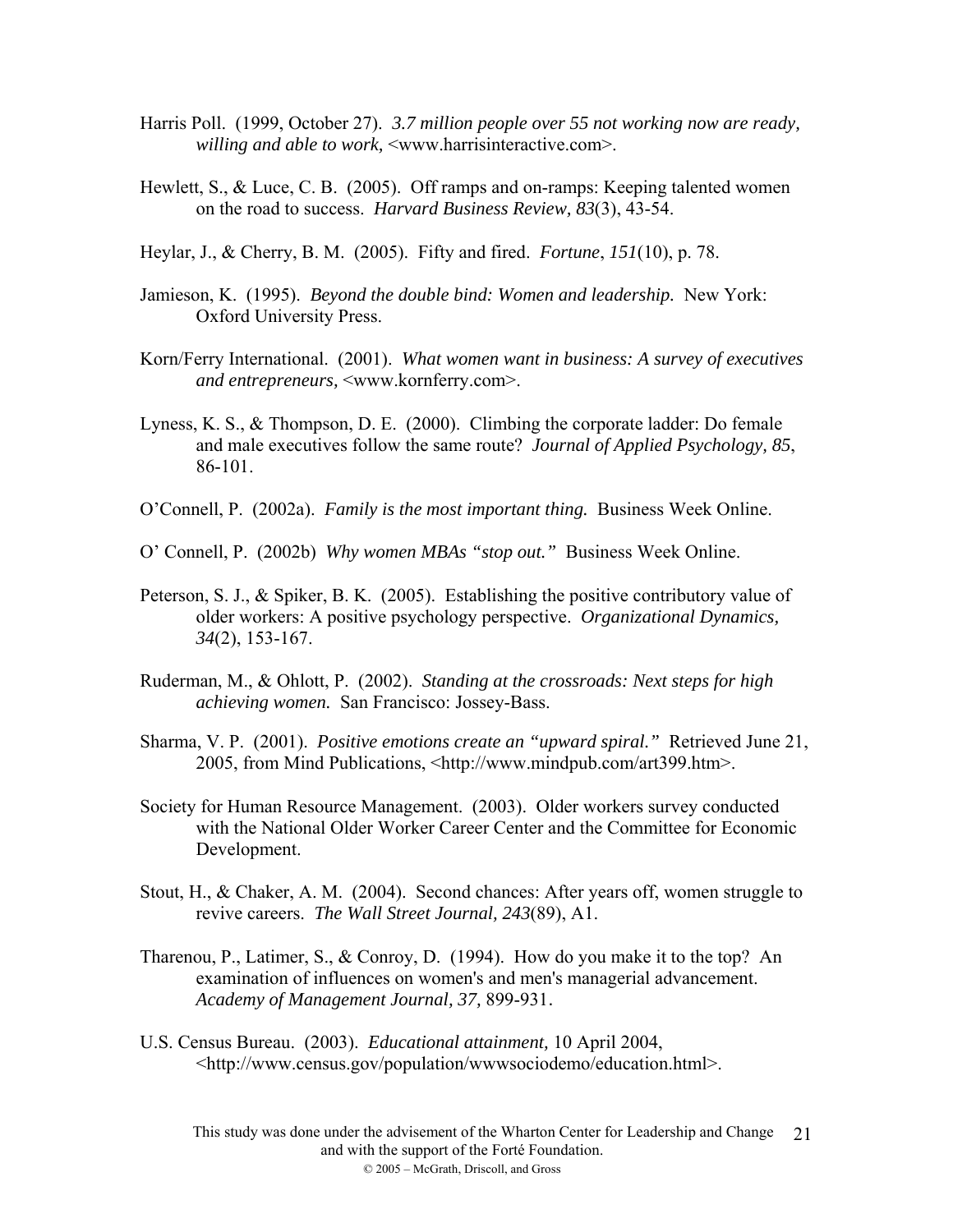- U.S. Department of Labor. (2005). Bureau of Labor statistics data, <http://data.bls.gov/ccgi-bin/surveymost>.
- Wallis, C. (2004, March 22). The case for staying home. *Time*, p. 50.
- Wirt, J., Choy, S., Rooney, P., Provasnik, S., Sen, A., & Tobin, R. (2004). *The condition of education 20*04 (NCES 2004-077). U.S. Department of Education, National Center for Education Statistics. Washington, DC: U.S. Government Printing Office.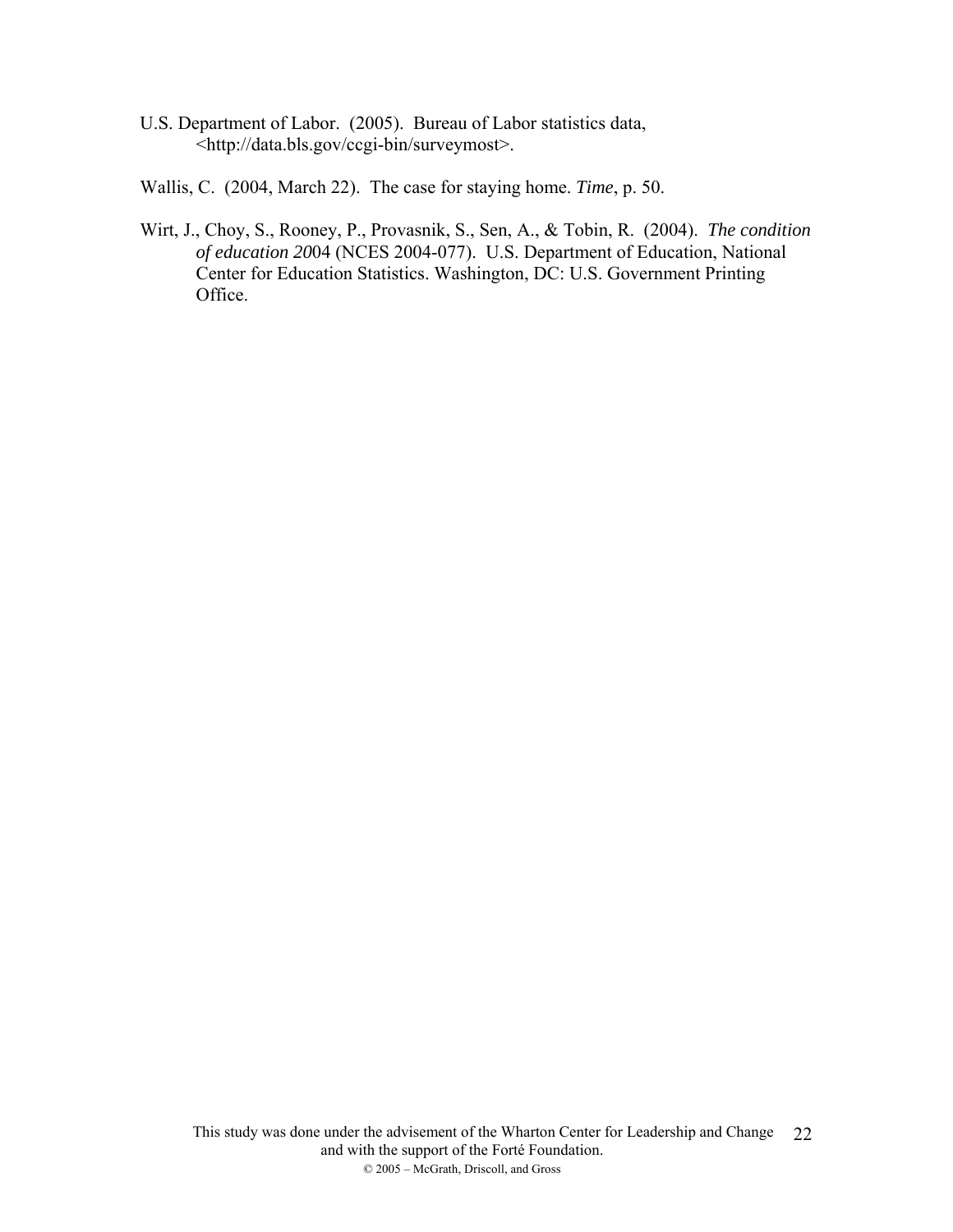# **APPENDICES**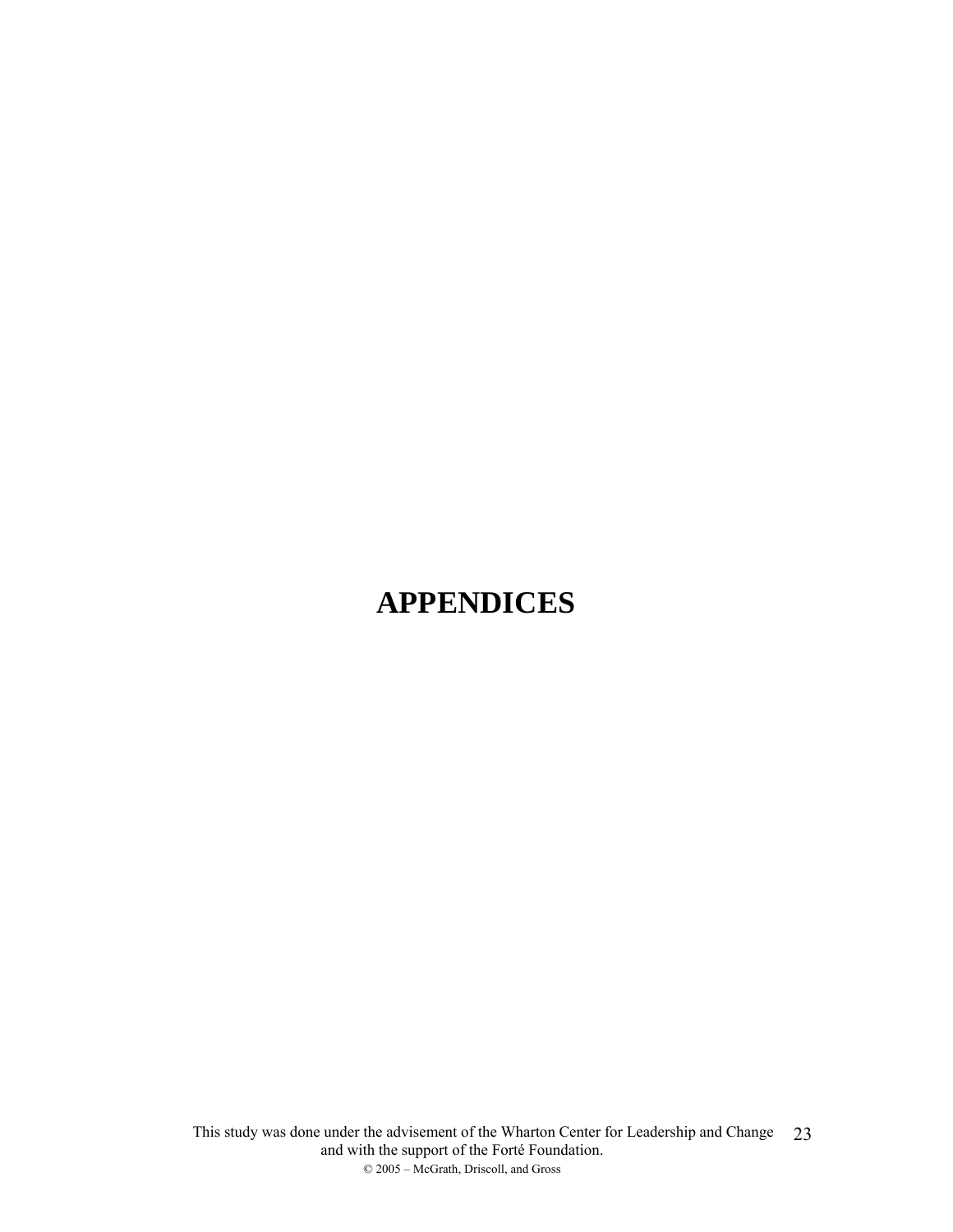# **APPENDIX A**

# **SURVEY QUESTIONS**

This study was done under the advisement of the Wharton Center for Leadership and Change and with the support of the Forté Foundation. © 2005 – McGrath, Driscoll, and Gross 24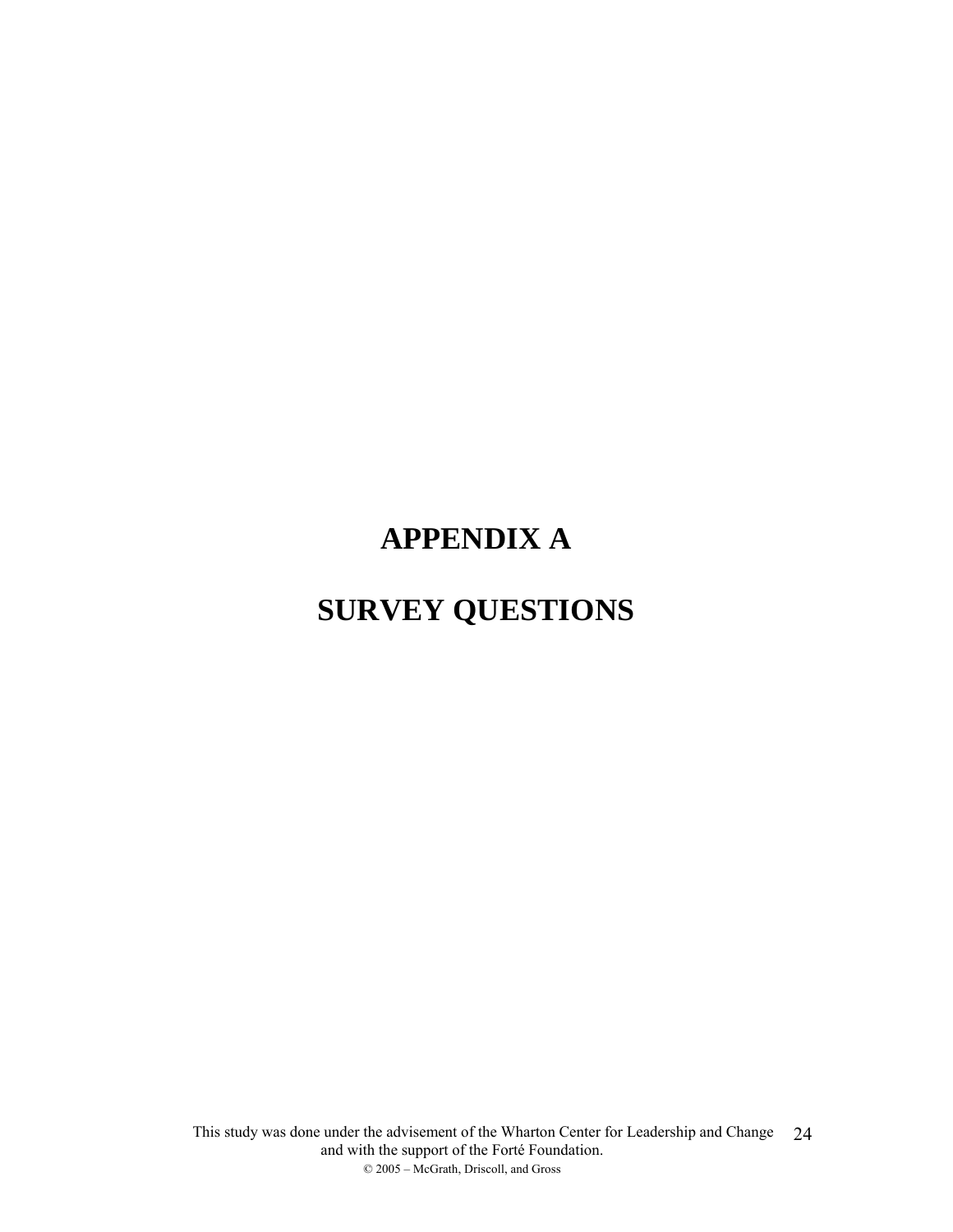# **SURVEY QUESTIONS**

*\* Questions preceded by an asterisk require a response.* 

### **Demographic Information**

1. Please indicate your age.

| 35 and under | 36-45 | 46-55 | 56 and over |
|--------------|-------|-------|-------------|
|--------------|-------|-------|-------------|

\* 2. What is your gender?

Female Male

- \* 3. Please indicate the region in which you live.
	- *New England:* Connecticut, Maine, Massachusetts, New Hampshire, Rhode Island, Vermont
	- *Middle Atlantic:* New Jersey, New York, Pennsylvania
	- *East North Central:* Illinois, Indiana, Michigan, Ohio, Wisconsin
	- *West North Central:* Iowa, Kansas, Minnesota, Missouri, Nebraska, N. Dakota, S. Dakota
	- *South Atlantic:* Delaware, DC, Florida, Georgia, Maryland, N. Carolina, S. Carolina, Virginia, W. Virginia
	- *East South Central:* Alabama, Kentucky, Mississippi, Tennessee
	- *West South Central:* Arkansas, Louisiana, Oklahoma, Texas
	- *Mountain:* Arizona, Colorado, Idaho, Montana, New Mexico, Nevada, Wyoming, Utah
	- *Pacific:* Alaska, California, Hawaii, Oregon, Washington
	- *Outside the US*

#### **Educational Information**

\* 4. What graduate degree did you earn?

#### MBA

Masters in other business discipline Masters in engineering or scientific discipline Masters in liberal arts Doctorate in business discipline Doctorate in engineering or scientific discipline Doctorate in liberal arts JD or other law degree **Other**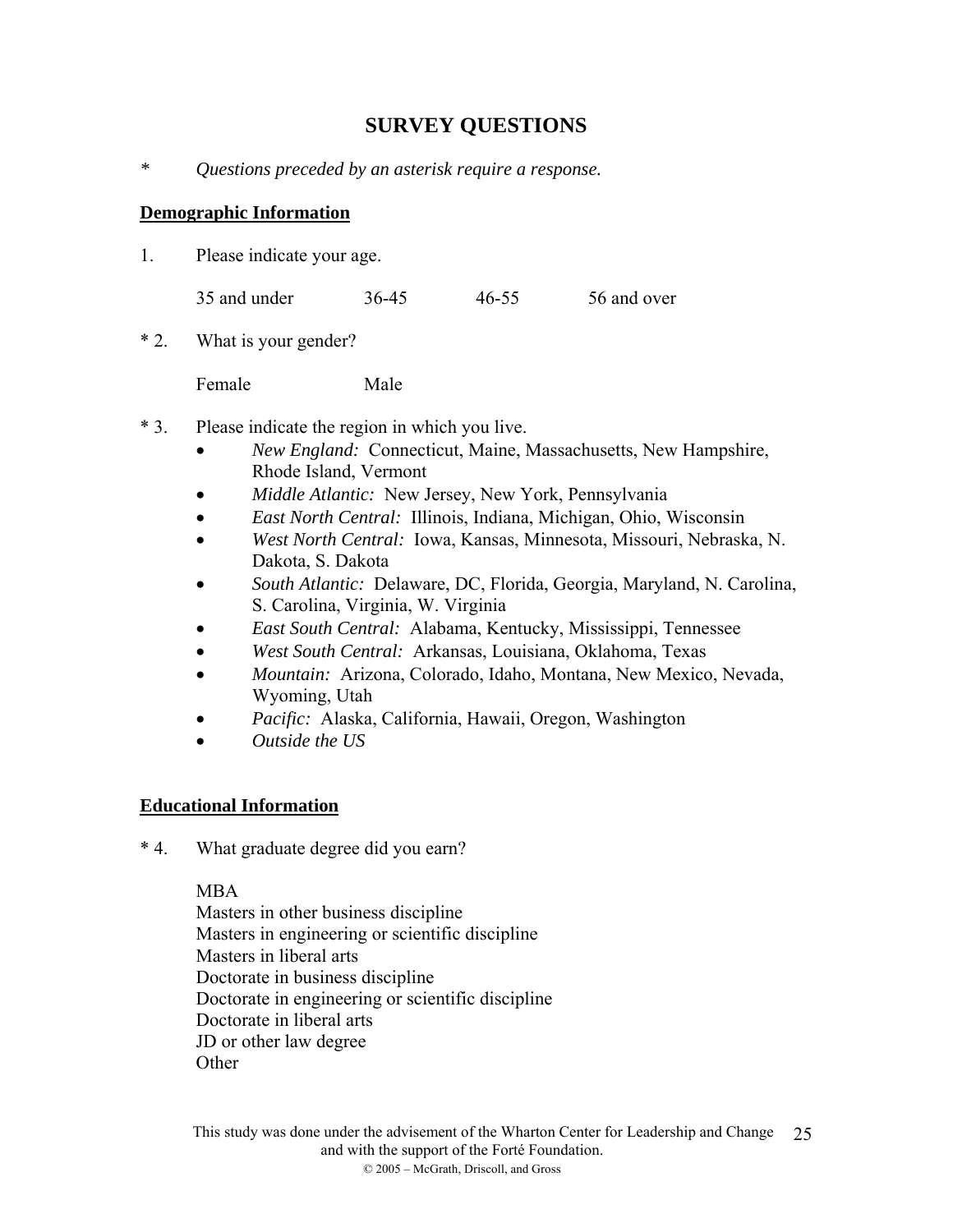\* 5. For the degree you selected in the previous question, when did you earn that degree?

|  |  |  | 1975 1976 1977 1978 1979 1980 1981 1982 1983 1984       |  |  |
|--|--|--|---------------------------------------------------------|--|--|
|  |  |  | 1985 1986 1987 1988 1989 1990 1991 1992 1993 1994       |  |  |
|  |  |  | 1995 1996 1997 1998 1999 2000 2001 2002 2003 2004 Other |  |  |

\* 6. For the degree you selected in the previous question, where did you earn that degree?

Arizona State University (W. P. Carey) Babson (Olin) Boston College (Carroll) Boston University Brigham Young University (Marriott) Carnegie Mellon University Case Western Reserve (Weatherhead) Columbia University Cornell University (Johnson) Dartmouth College (Tuck) Duke University (Fuqua) Emory University (Goizueta) Georgetown University (McDonough) Georgia Tech (DuPree) Harvard University Indiana University (Kelley) Michigan State University MIT (Sloan) Northwestern University (Kellogg) Notre Dame (Mendoza) NYU (Stern) Ohio State University Penn State University (Smeal) Pittsburgh (Katz) Purdue University (Krannert) Rice University (Jones) Southern Methodist University  $(Cox)$ Stanford University

Texas A&M University (Mays) Thunderbird Tulane University (Freeman) UC Berkeley (Haas) UC Davis UC Irvine UCLA (Anderson) University of Arizona (Eller) University of Chicago University of Georgia (Terry) University of Illinois at Urbana – Champaign University of Iowa (Tippie) University of Maryland (Smith) University of Michigan University of Minnesota (Carlson) University of North Carolina (Kenan-Flagler) University of Pennsylvania (Wharton) University of Rochester (Simon) University of Texas (McCombs) University of Virginia (Darden) University of Washington University of Wisconsin – Madison USC (Marshall) Vanderbilt University (Owen) Wake Forest University (Babcock) Washington University (Olin) William and Mary Yale University **Other**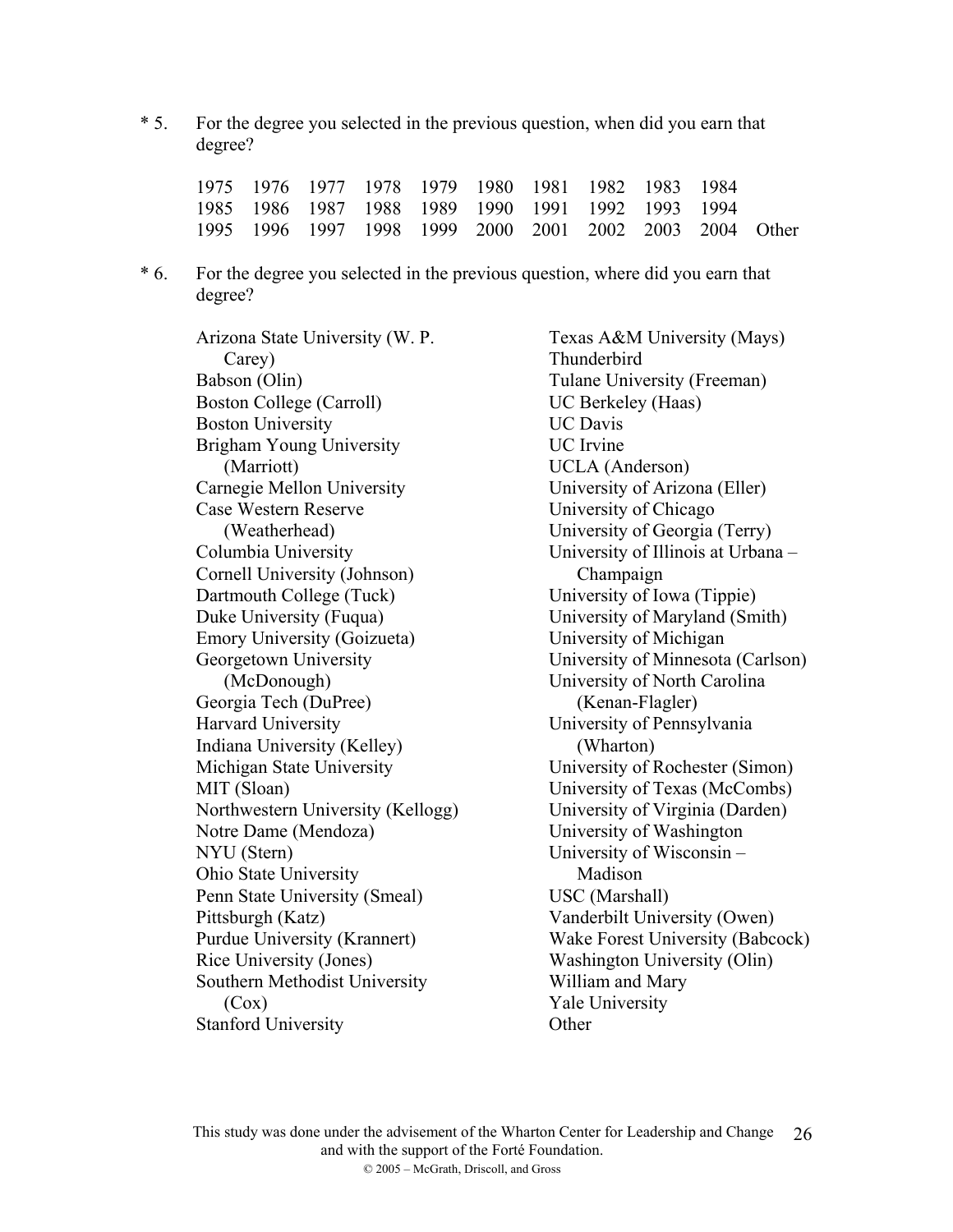7. Did you earn a second graduate degree?

Yes No

\* 8. What second graduate degree did you earn?

#### MBA

- Masters in other business discipline Masters in engineering or scientific discipline Masters in liberal arts Doctorate in business discipline Doctorate in engineering or scientific discipline Doctorate in liberal arts JD or other law degree **Other**
- \* 9. For the second degree you selected in the previous question, when did you earn that degree?

|  |  |  | 1975 1976 1977 1978 1979 1980 1981 1982 1983 1984 |                                                         |  |
|--|--|--|---------------------------------------------------|---------------------------------------------------------|--|
|  |  |  | 1985 1986 1987 1988 1989 1990 1991 1992 1993 1994 |                                                         |  |
|  |  |  |                                                   | 1995 1996 1997 1998 1999 2000 2001 2002 2003 2004 Other |  |

\* 10. For the second degree you selected in the previous question, where did you earn that degree?

Arizona State University (W. P. Carey) Babson (Olin) Boston College (Carroll) Boston University Brigham Young University (Marriott) Carnegie Mellon University Case Western Reserve (Weatherhead) Columbia University Cornell University (Johnson) Dartmouth College (Tuck) Duke University (Fuqua) Emory University (Goizueta) Georgetown University (McDonough) Georgia Tech (DuPree) Harvard University

Indiana University (Kelley) Michigan State University MIT (Sloan) Northwestern University (Kellogg) Notre Dame (Mendoza) NYU (Stern) Ohio State University Penn State University (Smeal) Pittsburgh (Katz) Purdue University (Krannert) Rice University (Jones) Southern Methodist University (Cox) Stanford University Texas A&M University (Mays) Thunderbird Tulane University (Freeman) UC Berkeley (Haas) UC Davis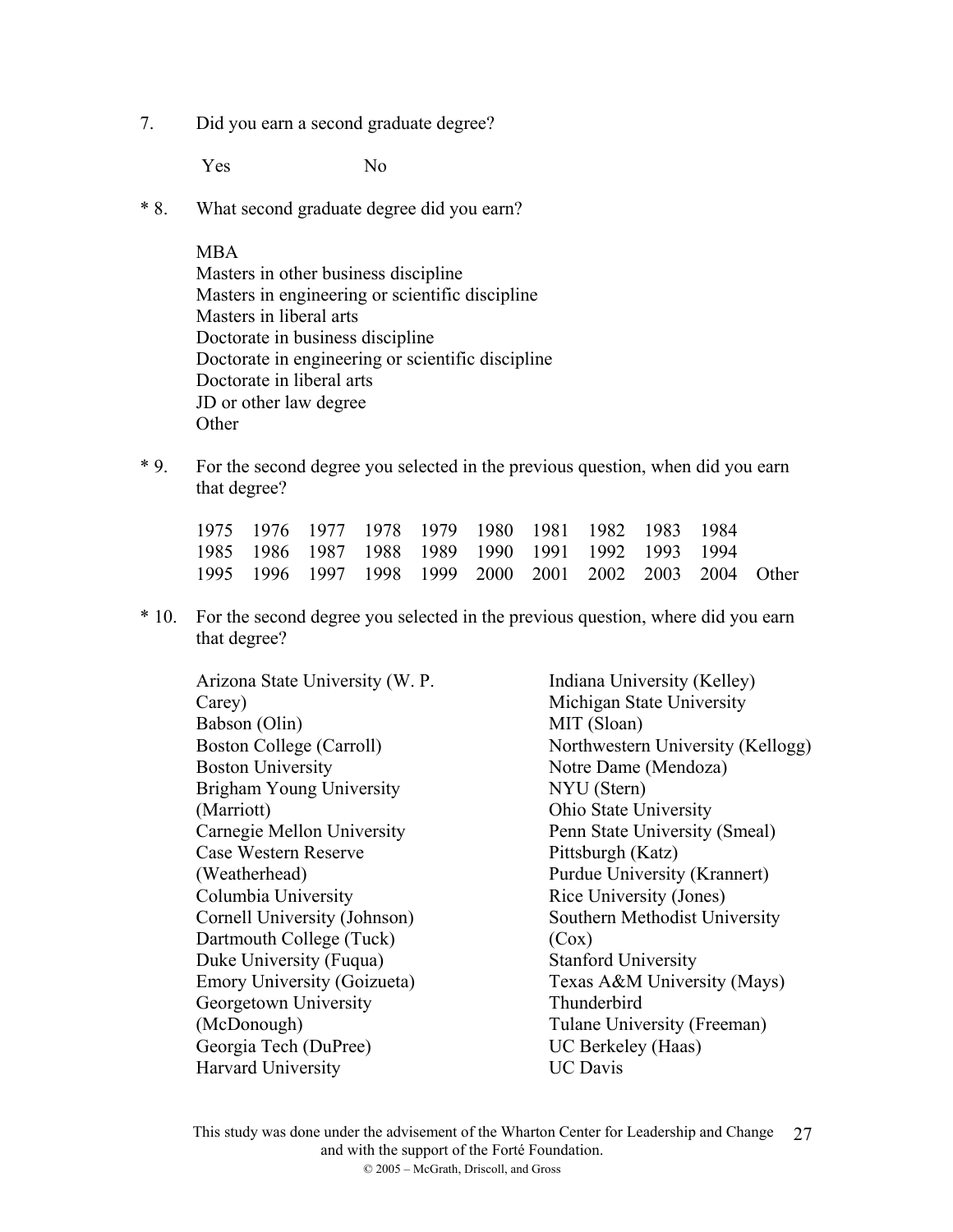UC Irvine UCLA (Anderson) University of Arizona (Eller) University of Chicago University of Georgia (Terry) University of Illinois at Urbana – Champaign University of Iowa (Tippie) University of Maryland (Smith) University of Michigan University of Minnesota (Carlson) University of North Carolina (Kenan-Flagler) University of Pennsylvania (Wharton)

University of Rochester (Simon) University of Texas (McCombs) University of Virginia (Darden) University of Washington University of Wisconsin – Madison USC (Marshall) Vanderbilt University (Owen) Wake Forest University (Babcock) Washington University (Olin) William and Mary Yale University **Other** 

### **Career Information**

\* 11. In what industries and functions did you work prior to "stepping out"?

Select both the "most" and "next most" industry and functional areas from the list below.

#### **Industry Area**

Accounting Services Advertising Aerospace/Aviation/Defense Agriculture/Forestry/Fishing Architectural Services Arts/Entertainment/Media Automotive Banking – Commercial Banking – Investment Banking/Brokerage **Biotech** Broadcasting Chemicals/Plastics/Rubber Computer – Hardware Computer –Software Construction **Consulting** Consumer Electronics Consumer Packaged Goods

Design Services Education Engineering Services Environmental Services Fashion/Apparel Food/Beverage/Tobacco Franchising Government/Public Sector/Military Healthcare High-Tech Hospitality/Tourism Industrial Machinery Information Technology Services Insurance International Trade Investment Management - Hedge Funds, Mutual Funds Law Enforcement/Fire Protection

This study was done under the advisement of the Wharton Center for Leadership and Change and with the support of the Forté Foundation. © 2005 – McGrath, Driscoll, and Gross 28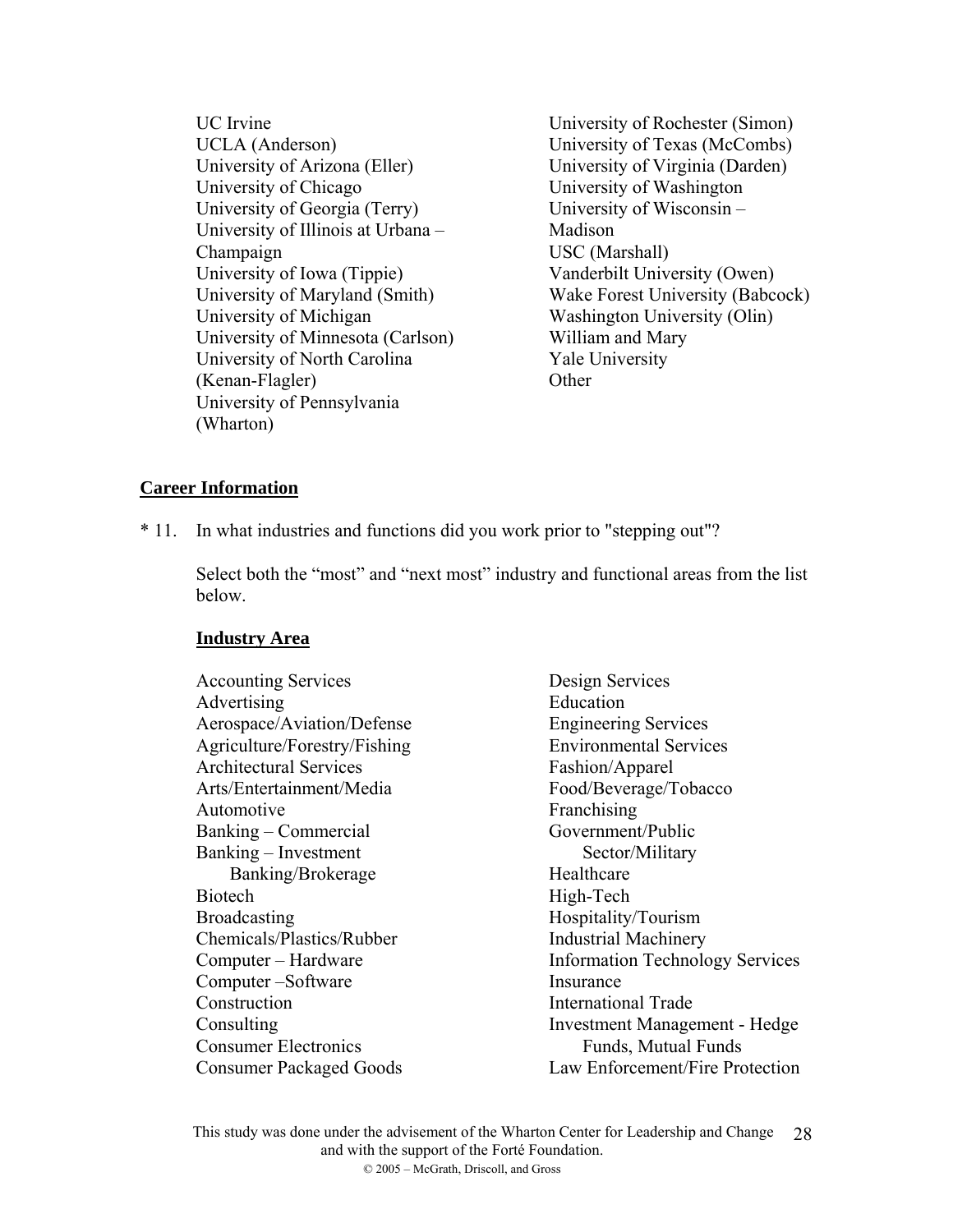Legal **Manufacturing** Marketing Medical Supplies Non-Profit Oil & Gas/Mining Pharmaceuticals Public Relations Publishing Real Estate Recruiting/Staffing

#### **Functional Area**

Accounting/Audit/Tax Communications - Corporate and PR Consulting – IT Consulting – Management Corporate Customer Service Finance Design Engineering Executive/Management Facilities Financial Planning Financial Analysis Fund-Raising Healthcare - Management, Administrative Healthcare – Delivery Human Resources Inventory Management Investment Management IT Legal

Restaurant/Food Service Retail/Wholesale Shipping/Distribution Sports/Recreation Telecommunications Transportation Utilities Venture Capital/Private Equity **Other** Not applicable

Lobbying Logistics/Supply Chain **Manufacturing** Marketing/Advertising Mergers & Acquisitions **Operations** Operations Improvement Operations Planning Plant Management Procurement Product Development Project/Program Management Quality Control Regulatory Research and Development Risk Management Sales - Business Development Sales – General Strategic Planning Trading **Other** Not applicable

- 12. Please briefly describe your career path prior to "stepping out" (dates, employers, roles).
- \* 13. What was your last job prior to "stepping out"?

Company Name Job Title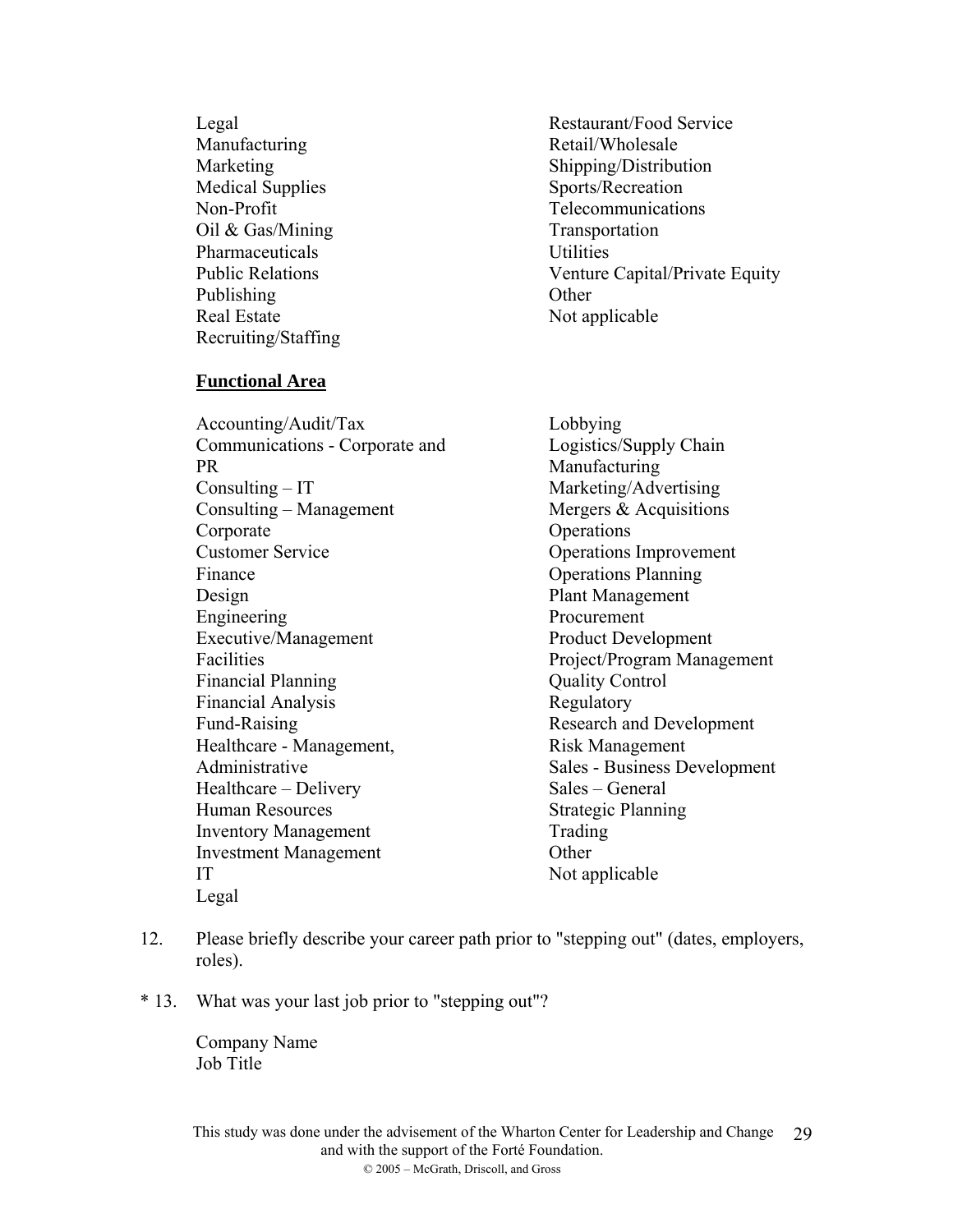- \* 14. Before "stepping out" of the workforce, for what size organization did you work?
	- < \$1 million revenue/year \$1 million - 5 million revenue/year \$6 million - 25 million revenue/year \$26 million - 100 million revenue/year \$101 million - 500 million revenue/year \$501 million - 1 billion revenue/year \$1.1 billion - 5 billion revenue/year \$5.1 billion – 10 billion revenue/year \$10.1 billion - 25 billion revenue/year \$25 billion revenue/year
- \* 15. Describe your management responsibilities prior to "stepping out" of the workforce, in terms of P&L/budgetary responsibility.

None < \$1 million/year \$1 million - 5 million/year \$6 million – 10 million/year \$11 million - 20 million/year \$21 million - 30 million/year \$31 million - 50 million/year \$51 million - 100 million/year \$101 million - 500 million/year \$501 million - 1 billion/year \$1 billion/year

16. Describe your management responsibilities prior to "stepping out" of the workforce, in terms of number of employees for whom you were responsible.

| None           | $21-30$ people   |
|----------------|------------------|
| 1-3 people     | $31-50$ people   |
| 4-7 people     | $51-100$ people  |
| 8-12 people    | $101-250$ people |
| $13-20$ people | $>$ 250 people   |

#### **Stepping Out**

17. When did you "step out" of the workforce?

| 1989 or earlier | 1993 | 1997 | 2001 |
|-----------------|------|------|------|
| 1990            | 1994 | 1998 | 2002 |
| 1991            | 1995 | 1999 | 2003 |
| 1992            | 1996 | 2000 | 2004 |

This study was done under the advisement of the Wharton Center for Leadership and Change and with the support of the Forté Foundation. © 2005 – McGrath, Driscoll, and Gross 30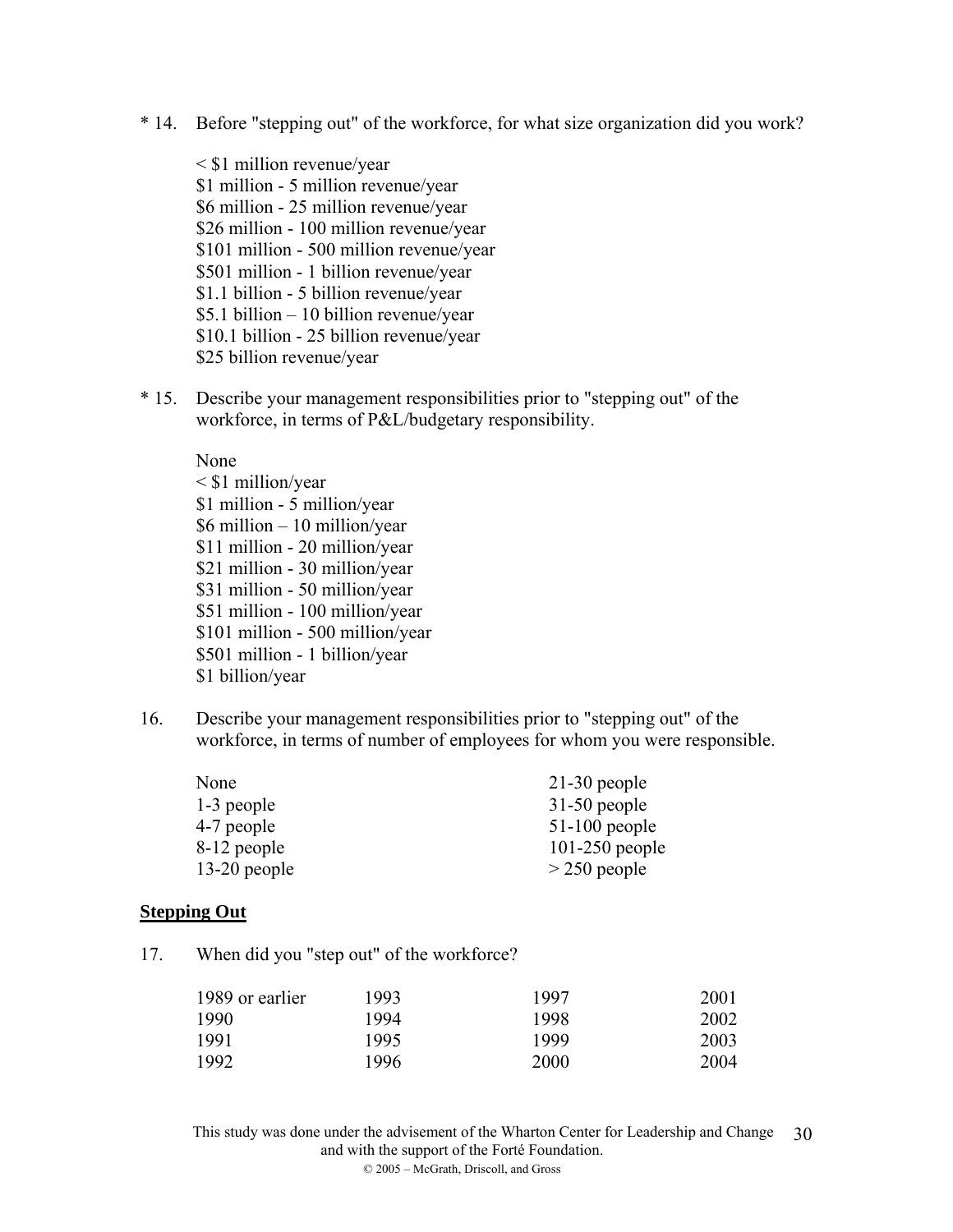18. Did you step out of the workforce voluntarily?

Yes No

\*19. What best describes your reasons for "stepping out" of the workforce? (Choose all that apply.)

| Care for children          | Lack of opportunity for            |
|----------------------------|------------------------------------|
| Care for sick relative     | advancement                        |
| Move prompted by change in | Lack of opportunity for financial  |
| spouse's job               | reward                             |
| Return to school           | Result of merger or reorganization |
| Burned out                 | Refused transfer involving         |
| Pursue personal interests  | relocation                         |
|                            | Other (please specify)             |

\*20. At the time of your departure, how would you describe your attitude about "stepping out" of the workforce? (Choose all that apply.)

| Confident  | Cautious               |
|------------|------------------------|
| Happy      | Conflicted             |
| Hopeful    | Reluctant              |
| Optimistic | Worried                |
| Relieved   | Other (please specify) |
| Angry      |                        |

\*21. How long did you plan to "step out" of the work arena?

| 6 months | 7 months - 1 year              | $1 - 2$ years | $3 - 4$ years $5 - 7$ years           |  |
|----------|--------------------------------|---------------|---------------------------------------|--|
|          | $8 - 10$ years $10 - 12$ years |               | 13 - 15 years Never planned to return |  |

22. What best describes your key activities since "stepping out"? (Please describe any key professional activities first, then any key personal activities.)

#### **Returning to Work**

\* 23. When did you decide to return to full-time work, in terms of how long after you first "stepped out"?

| 6 months | 7 months - 1 year              | $1 - 2$ years   | $3 - 4$ years | $5 - 7$ years      |
|----------|--------------------------------|-----------------|---------------|--------------------|
|          | $8 - 10$ years $10 - 12$ years | $13 - 15$ years |               | More than 15 years |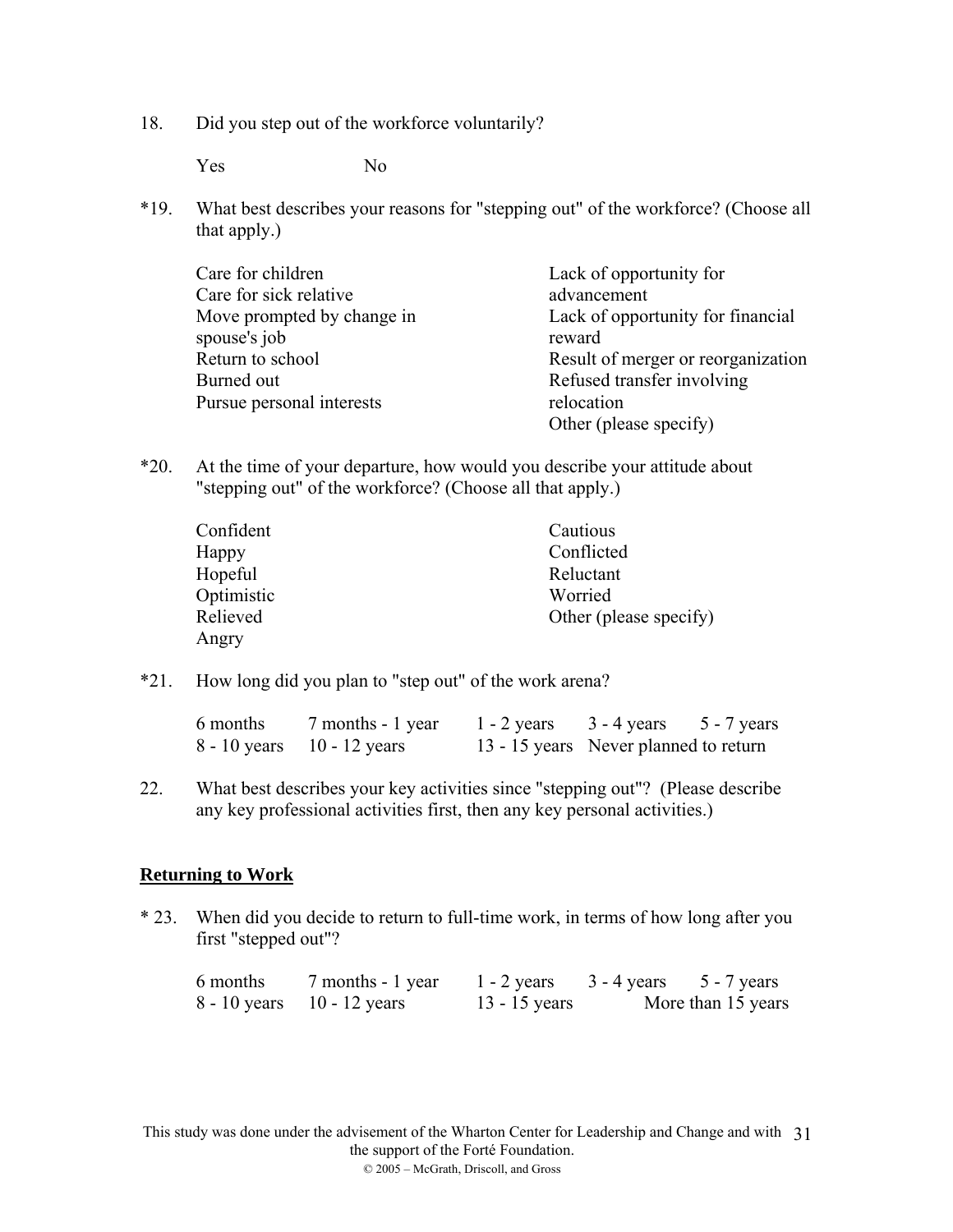\* 24. How would you describe your expectations as you began your job search after "stepping out"? (Choose all that apply.)

I expected to find a job easily I expected it would take a few months to find a job I expected employers to focus on my skills I expected recruiters to focus on my skills I expected to justify my "stepping out" time I expected to find a position of the same level of responsibility I expected to find a position at a lower level of responsibility Other (please specify)

\* 25. How would you describe your post-step-out experience discussing full time work with potential employers? (Choose all that apply.)

| Motivating  | Educational            |
|-------------|------------------------|
| Challenging | Energizing             |
| Depressing  | Business-like          |
| Frustrating | Other (please specify) |

\* 26. Did you use the services of a headhunter when you decided to look for full-time work after "stepping out"?

Yes No

\* 27. Please rate the following descriptions of your experience with headhunters as you attempted to return to work after "stepping out."

*Strongly Agree Agree Neutral Disagree Strongly Disagree N/A* 

Interested in supporting me in my return to work

Able to provide supportive resources/tools (e.g., help with resume, interviewing skills)

Expressed concern about ability to get me interviews

Able to suggest companies particularly interested in working with individuals returning to the workforce

Responsive in finding job leads and getting me interviews

28. Please describe your experience discussing your return to work with headhunters after "stepping out."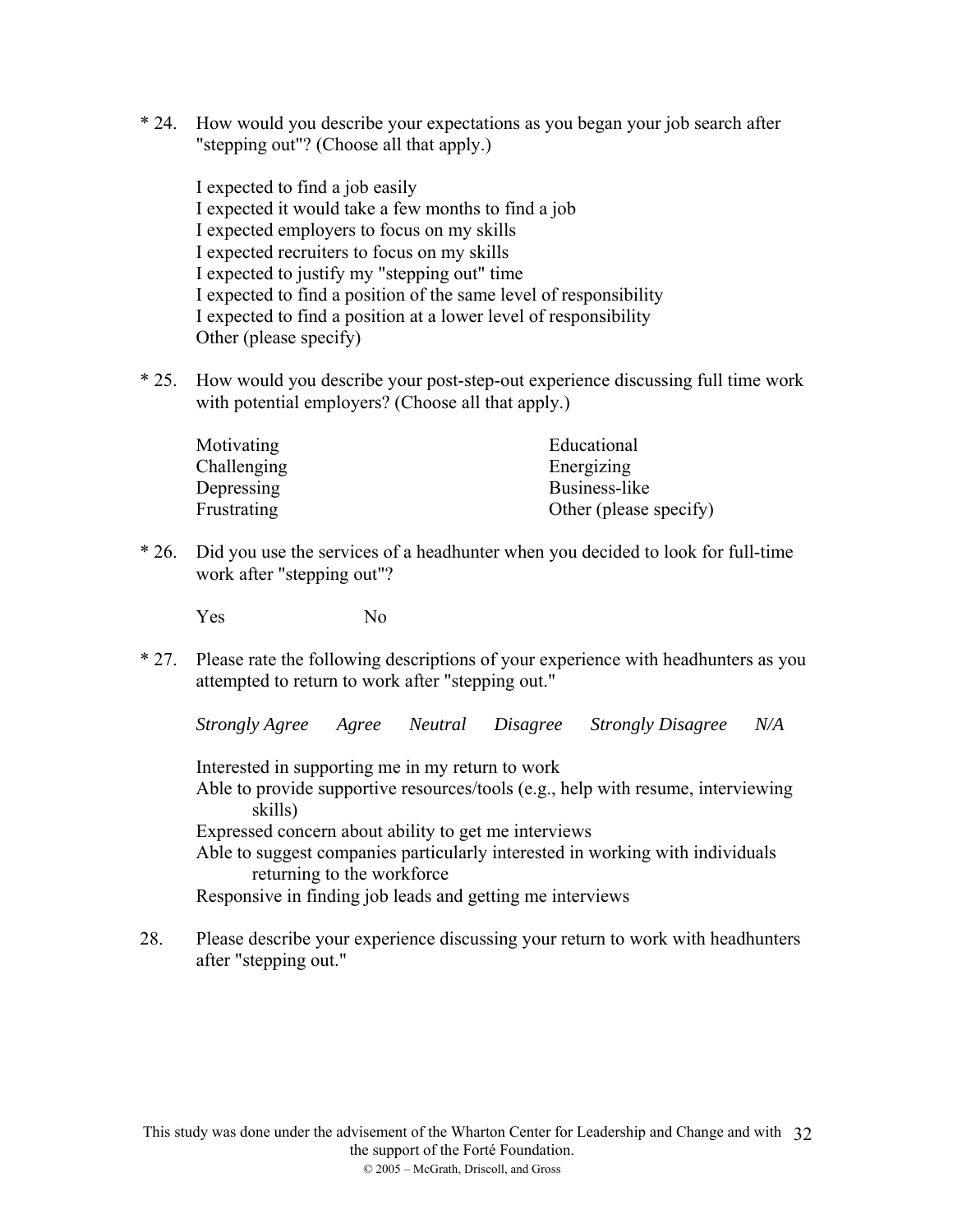# **Landing**

29. After "stepping out," what was the result of your job search?

Corporate position Consulting/contracting on your own Entrepreneur Other self-employed Still looking Other (please specify)

\* 30. After "stepping out," what size organization did you join?

< \$1 million revenue/year \$1 million - 5 million revenue/year \$6 million - 25 million revenue/year \$26 million - 100 million revenue/year \$101 million - 500 million revenue/year \$501 million - 1 billion revenue/year \$1.1 billion - 5 billion revenue/year \$5.1 billion – 10 billion revenue/year \$10.1 billion - 25 billion revenue/year \$25 billion revenue / year

\* 31. After "stepping out," what type of role did you accept? (Choose only one.)

Similar role in same industry (e.g., you were in accounting in oil & gas before and after "stepping out")

Similar role in different industry (e.g., you were in accounting in oil  $\&$  gas before "stepping out" and were in accounting for electronics after "stepping out")

Different role in same industry (e.g., you were in finance in consumer products before "stepping out" and were in corporate development/mergers & acquisitions in consumer products after "stepping out")

Different role in different industry (e.g., you were in operations improvement in retail at the corporate level before "stepping out" and were in IT for health care after "stepping out")

\* 32. After "stepping out," what level of position did you accept? (Choose only one.)

Comparable level to where you were before stepping out Higher level than where you were before stepping out Lower level than where you were before stepping out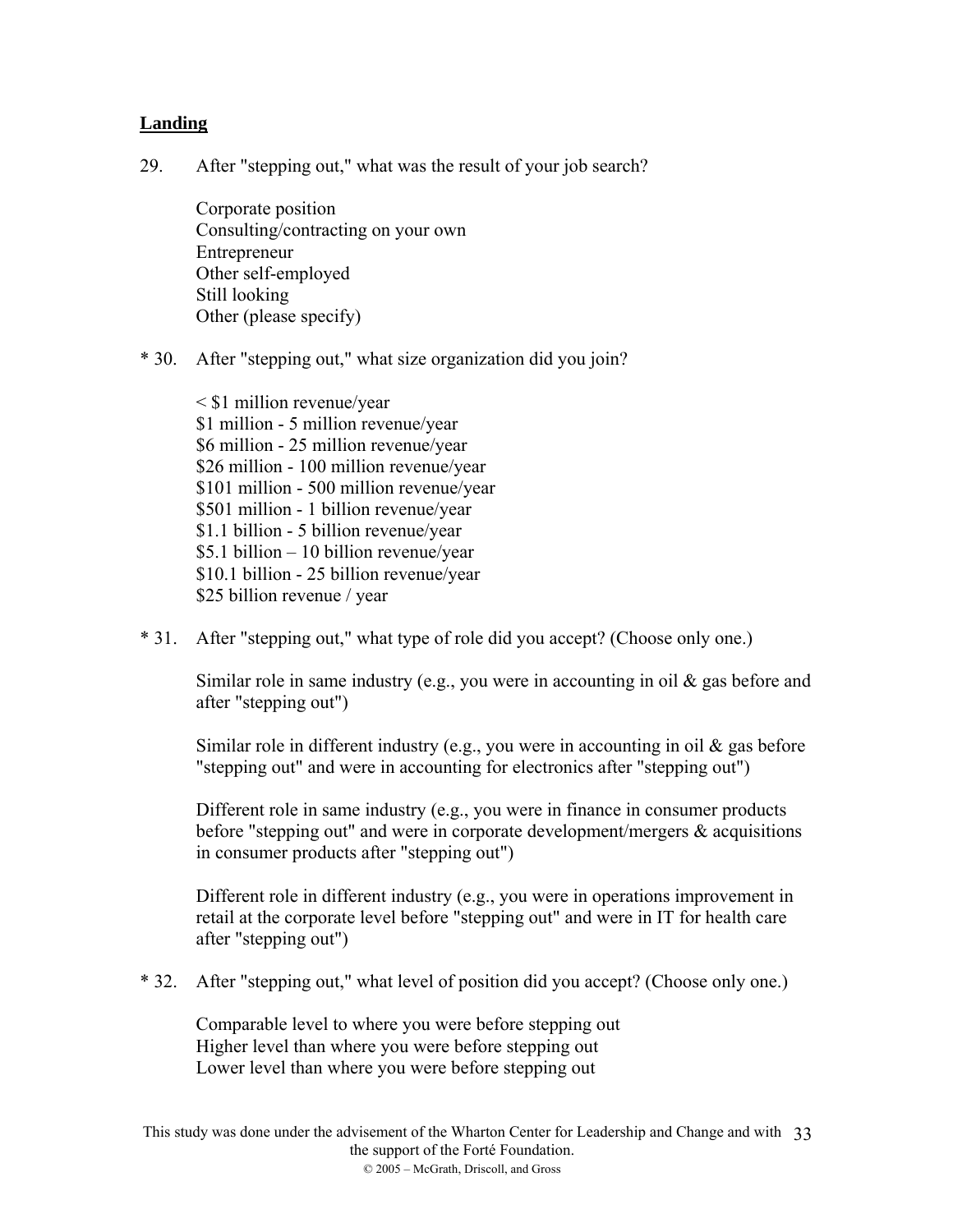# **Search Recap**

\* 33. How would you rate your overall experience in the job search after "stepping out"?

Extremely positive Somewhat positive **Neutral** Somewhat negative Extremely negative

- 34. Considering your response to the previous question, please describe your overall experience in searching for a job after "stepping out."
- \* 35. How important was each of the following in your strategy for getting back to work after "stepping out"?

*Vital High Importance Moderate Importance Low Importance No Importance* 

### **Networking**

Use of job search websites Use of headhunters Maintaining a positive attitude Having a good "elevator speech" in general Having a good "elevator speech" for the "step out" period Targeting particular companies

# **Proactive Ideas**

- 36. Given your experience in "stepping out," what three pieces of advice do you have for individuals who have stepped out for a few years and are now trying return to work?
- 37. Given your experience in "stepping out," what three pieces of advice do you have for individuals who HAVE JUST STEPPED OUT but intend to return to work after a few years? Or, to look at it another way, what do you wish you had done during your step-out period that could have made it easier to re-enter the workforce?
- 38. Given your experience in stepping out, what do you think employers could do to facilitate re-entry to the workforce after "stepping out"?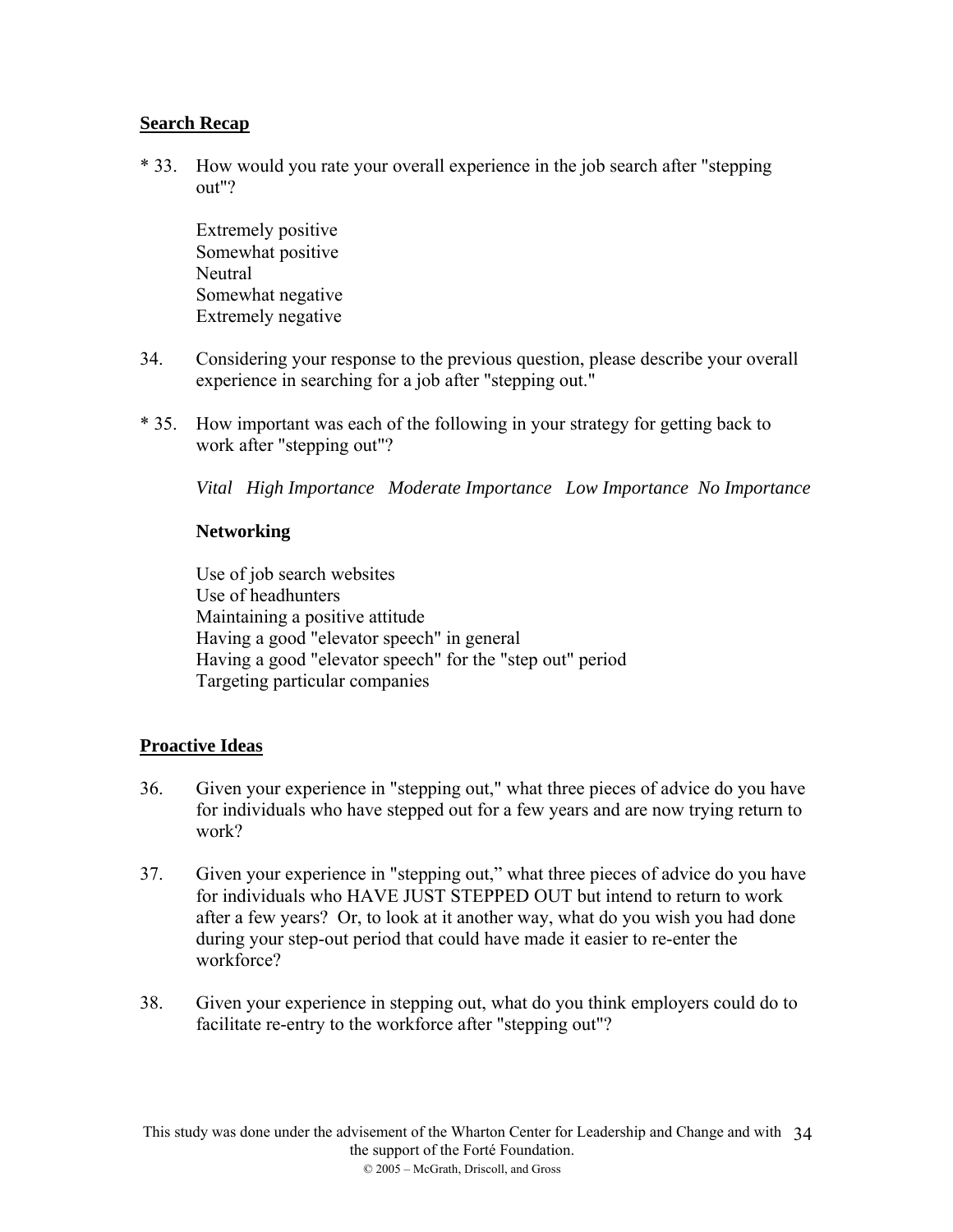\* 39. Please rate how effective each of the following university offerings would be in supporting individuals in returning to the workforce after "stepping out."

*Vital Highly Effective Moderately Effective Marginally Effective Not Effective* 

Provide quick refresher courses in core skill areas (e.g., accounting, marketing) Provide courses to update skills due to passage of time (e.g., technology, competitive developments, new regulations) Provide courses that grant continuing education credits Provide compressed (short) courses for hot topics Provide targeted career resources for alumni returning to work Provide general guidance on how to find a job Host seminars on job search related topics (e.g., networking, resume writing, interviewing)

\* 40. For courses or seminars focused on people attempting to re-enter the workforce after "stepping out," how effective are the following formats?

*Highly Effective Moderately Effective Marginally Effective Not Effective* 

Instructor-led, face-to-face, on-campus Instructor-led web seminar Computer-based training module accessible over the web Paper-based self-study

41. Please describe any other ideas you have for how universities could better support individuals returning to the workforce after "stepping out".

# **Wrap-Up**

\* 42. Would you be available for further questions and comments?

Yes No

- \* 43. How may we reach you?
	- Name Phone E-mail

Thank you very much for participating in this survey!

If you have any questions about the survey or our study in general, please send us an email at [womenstudy@resourcesforleadership.com.](mailto:womenstudy@resourcesforleadership.com) Thanks again for your help!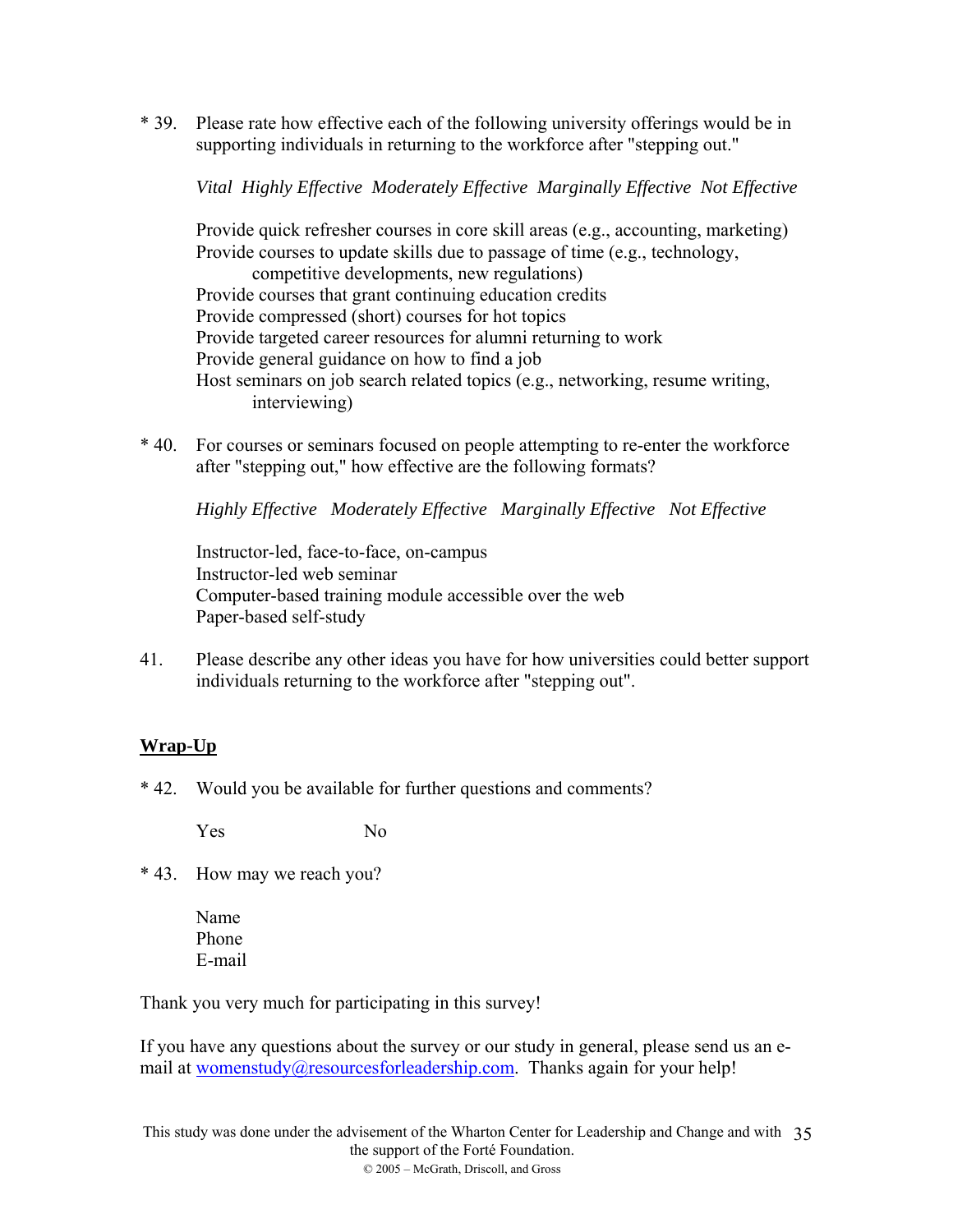# **APPENDIX B**

# **INTERVIEW ROUNDS 1 AND 2**

This study was done under the advisement of the Wharton Center for Leadership and Change and with the support of the Forté Foundation. © 2005 – McGrath, Driscoll, and Gross 36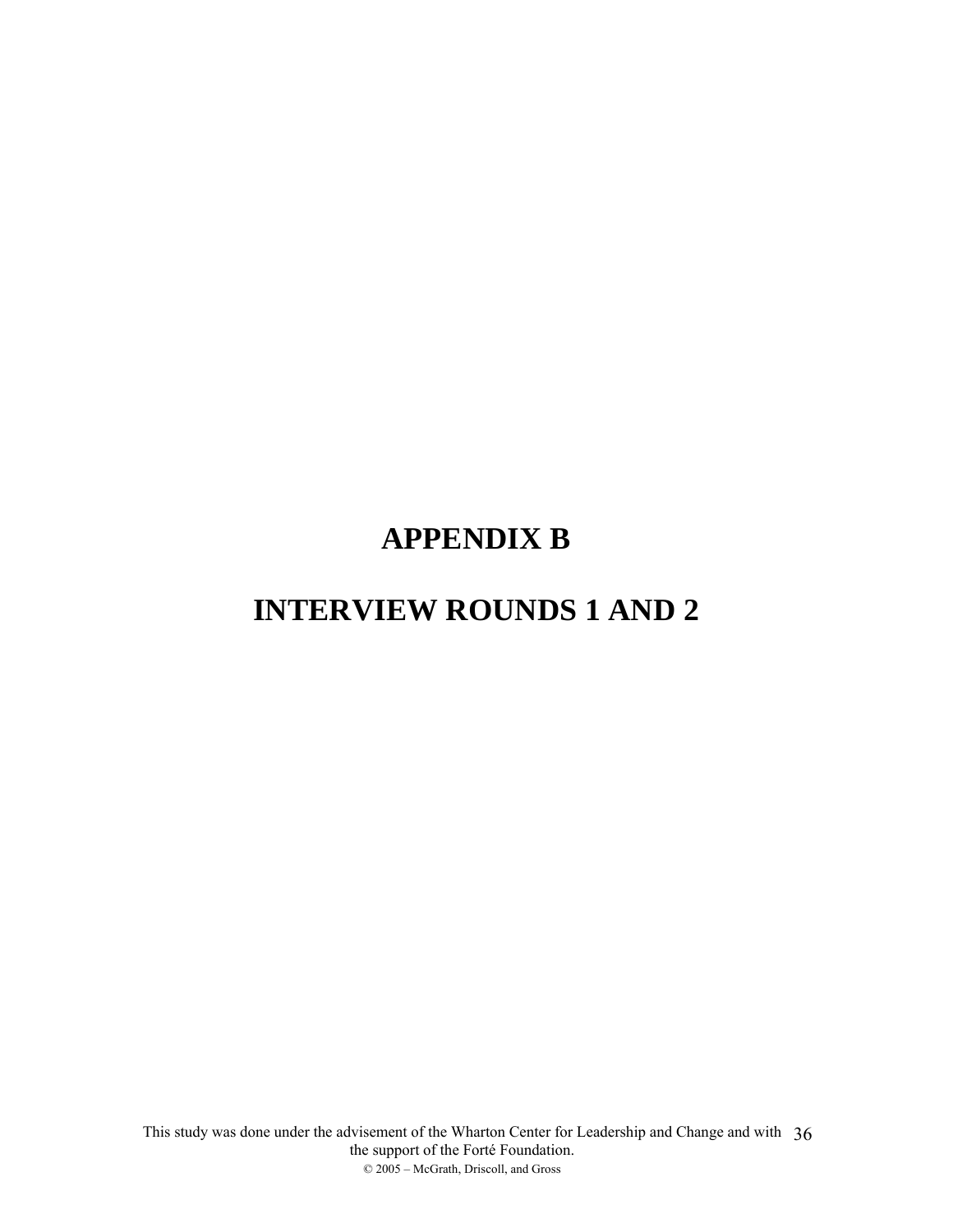# **INTERVIEW ROUND 1 Name Date**

|    | 1. Year born:                       | X              |              |
|----|-------------------------------------|----------------|--------------|
|    | 2. Educational background:          | $\mathbf x$    |              |
|    | 3. Career overview:                 | $\mathbf{x}$   |              |
|    | 4. Pre-hiatus job:                  | $\mathbf{x}$   |              |
| 5. | Management responsibilities:        | X              |              |
|    | 6. Left position:                   | X              |              |
| 7. | Reasons for leaving:                | X              |              |
| 8. | Attitude toward leaving:            | X              |              |
| 9. | Planned length of hiatus:           | X              |              |
|    | 10. Key activities since leaving:   |                |              |
|    |                                     | a.             | Family: x    |
|    |                                     | $b_{-}$        | Health: x    |
|    | 11. Decided to return to work:      | X              |              |
|    | 12. Experiences with employers:     |                |              |
|    |                                     | a.             | X            |
|    |                                     | $b_{\cdot}$    | $\mathbf{x}$ |
|    | 13. Experiences with headhunters:   | X              |              |
|    | 14. Beginning expectations:         | $\mathbf{x}$   |              |
|    | 15. Result of search:               | $\mathbf{x}$   |              |
|    | 16. Search experience since hiatus: | $\mathbf{x}$   |              |
|    | 17. Most important strategy aspect: | X              |              |
|    | 18. 3 priorities for returnees:     |                |              |
|    |                                     | a.             | X            |
|    |                                     | b.             | X            |
|    |                                     | $\mathbf{c}$ . | X            |
|    | 19. What employers can do:          |                |              |
|    |                                     | a.             | X            |
|    |                                     | b.             | $\mathbf{x}$ |
|    |                                     | $\mathbf{c}$ . | X            |
|    | 20. What universities can do:       |                |              |
|    |                                     | a.             | X            |
|    |                                     | b.             | $\mathbf{x}$ |
|    | 21. Available for follow-up:        | X              |              |
|    | 22. Contact information:            | X              |              |
|    |                                     | X              |              |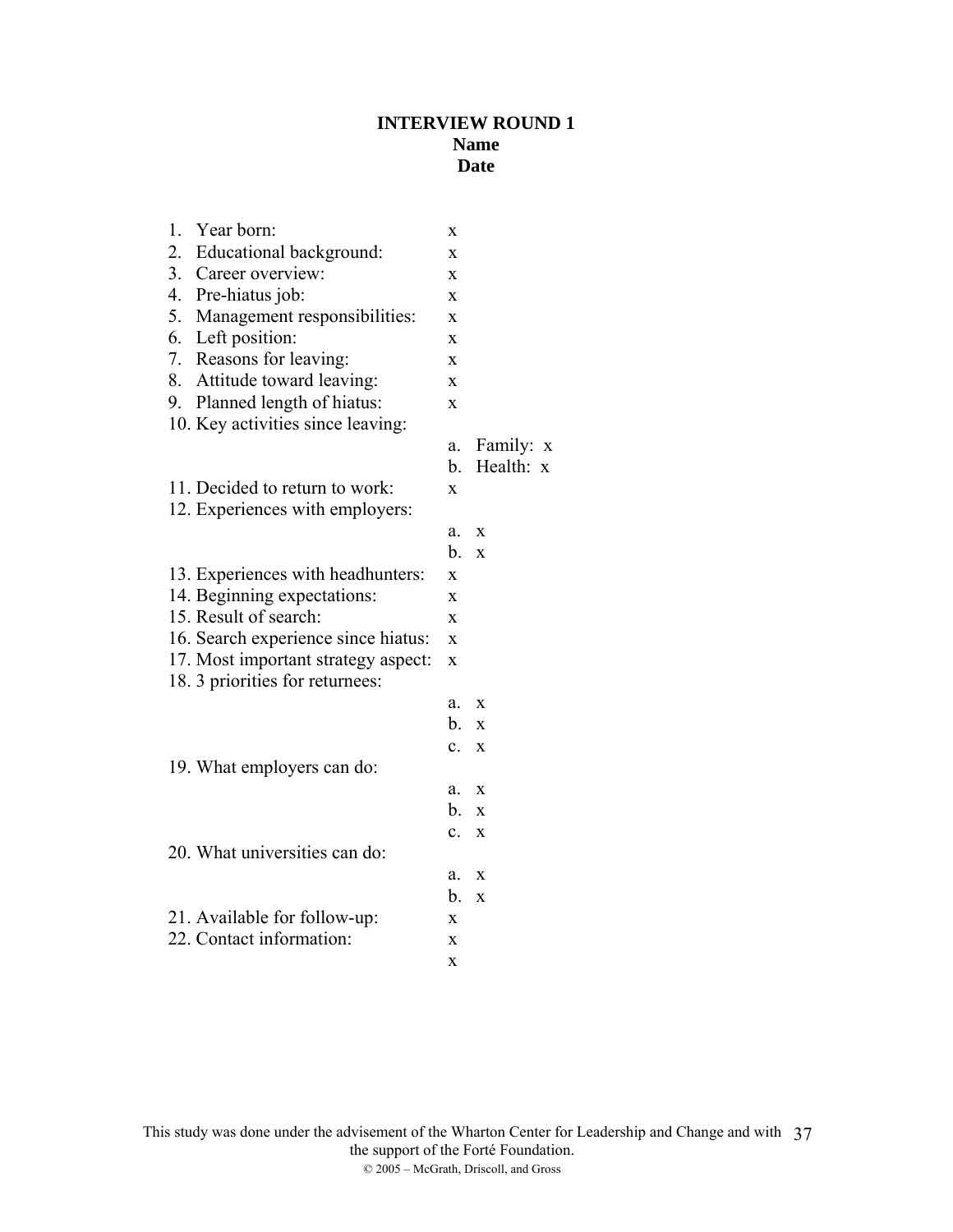#### **INTERVIEW ROUND 2 Name Date**

Thank you for participating in our survey and for agreeing to talk with me about your experiences. What I'd like to do is give you a 2-minute overview of our research and then ask you some questions to expand on your survey responses.

The goal of our research is to understand and to explore the challenges faced by businesswomen returning to work after an extended "stepping out" period. "Stepping out" is a term we use to describe women who left full-time work for any reason and have returned to work (or plan to do so sometime in the future). The data collected from this interview will be used to write on the subject and to influence the design of strategies (employee-driven, corporate-driven, and educational) to facilitate women's return to the workforce. That's the 2-minute overview; what questions do you have regarding our research goals?

Now, I have some specific questions for you. I have your survey responses in front of me.

- 1. Confirm answers to Survey Questions 17, 18, and 19.
- 2. Explore the reasons behind the answers to Survey Question 20.
- 3. At the time you "stepped out," what were your thoughts regarding how "stepping out" would or would not impact your career?
- 4. As you tried to step back into the workforce, how did your experiences differ from those initial expectations?
- 5. Explore the reasons behind the answers to Survey Question 25.
- 6. How did your experiences before "stepping out" and during your "step out" period influence the type of organization you targeted (or are targeting) during your return to the workforce?